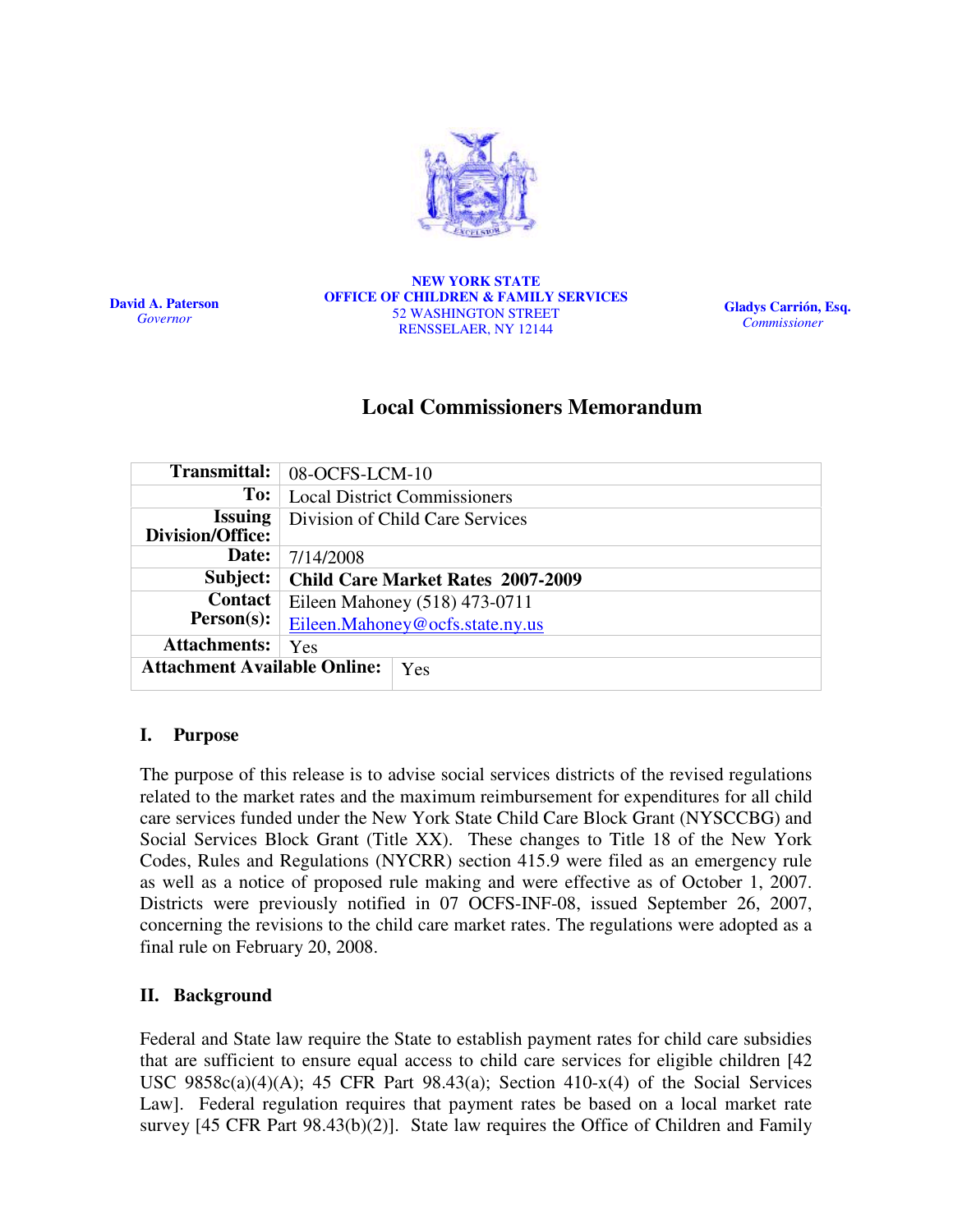Services (OCFS) to establish, in regulation, the applicable market-related payment rate which will establish a ceiling for State and federal reimbursement for payments for child care services [Section 410-x(4) of the Social Services Law].

Payment rates must be sufficient to ensure equal access for eligible families to child care services comparable to those provided to children whose parents are not eligible to receive assistance under any federal or State child care programs. In addition, market rates must take into account the variations in costs of providing child care in different settings and to children of different age groups as well as the additional cost of providing child care for children with special needs. The federal Administration for Children and Families has indicated in the preamble to the final rule for the Child Care and Development Fund [45 CFR Parts 98 and 99] that it regards rates set at the 75th percentile of the market as sufficient to provide subsidized parents equal access to child care providers.

In accordance with federal regulatory requirements, OCFS contracted with a market research firm to conduct a telephone survey of a sample of regulated providers. Prior to conducting the telephone survey, a letter was sent to all regulated child care providers to inform them that they might be included among the sample of providers called to participate in the market rate survey. A copy of the questions accompanied the letters so that providers could prepare their responses in advance of their possible participation in the market rate survey. The market research firm conducted the telephone survey in English and in Spanish, as needed, and had resources available to assist providers in other languages as well. Market rate data was collected from over 4,800 providers.

The rate data was analyzed to determine the 75th percentile. The resultant rates were then clustered into five distinct groupings of districts based on similarities in the rates among the districts.

The standard market rates for legally-exempt family child care and in-home child care providers reflect a 65 percent differential applied to the market rate established for registered family day care. The enhanced market rates are established at a 75 percent differential applied to the market rates established for registered family day care. Information pertaining to the establishment of the market rates for legally-exempt family child care and legally-exempt in-home child care can be found on page 5.

## III. Program Implications

## Actual Cost of Care

Effective October 1, 2007, payments for child care services under the New York State Child Care Block Grant (NYSCCBG) and under Title XX must be for the actual cost of care up to the applicable market rate as updated in Attachment A. The actual cost of care is: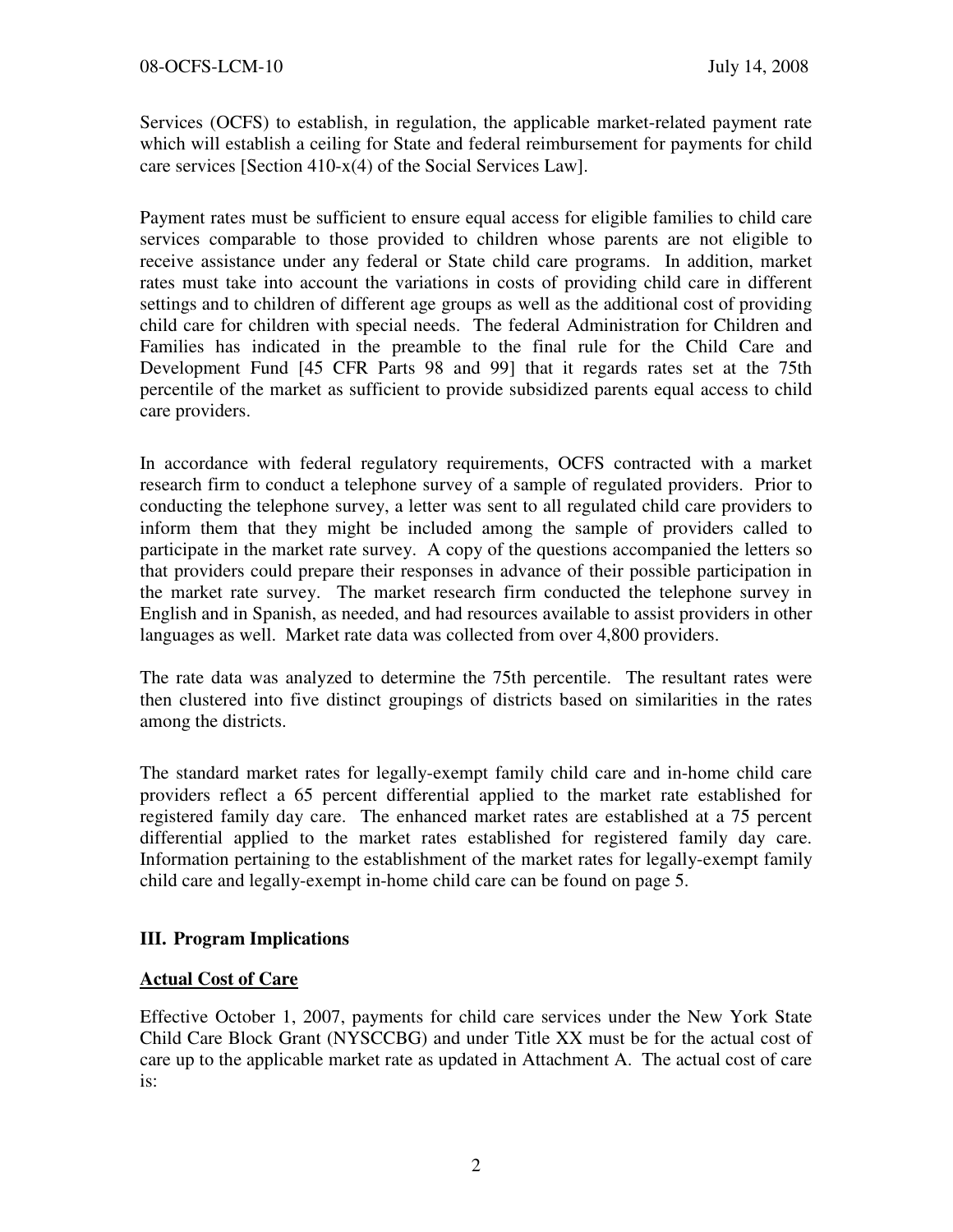- for care provided pursuant to a contract between the social services district and the provider, the payment rate set forth in the contract; or,
- for care provided in instances other than pursuant to a contract between the social services district and the provider, the amount charged to the general public for equal care in that facility or home. However, if the facility or home cares only for subsidized children, then the actual cost of care is the amount the provider currently is receiving from the social services district for such children unless the provider can demonstrate to the social services district that the actual cost of providing care to such children is higher than that amount.

Federal and State reimbursement is available only for child care services for eligible families for which the cost does not exceed the amount charged by the provider to the general public for similar care.

Social services districts may negotiate a contract with individual providers. The negotiated payment rates may be the same as or lower than the rates charged to nonsubsidized families. Even though the negotiated rate may be less than the usual charge to non-subsidized families, the negotiated rate is considered the actual cost of care for those child care services provided under a contractual agreement between the social services district and the provider.

A contract cannot be made a condition of receiving payment under the NYSCCBG.

#### Determining Actual Cost of Care for Providers, Without a Contract, Who Care Only for Subsidized Children

If a provider cares only for children receiving child care subsidies, and does not have a contract with the social services district, then the actual cost of care is the rate the provider currently receives from the social services district. However, if such a provider can document that he or she provides similar child care services to a non-subsidized child currently or in the recent past, and that a higher rate was charged and received from the non-subsidized family, then the district can establish that rate as the actual cost of care. Additionally, if a provider can document that the costs, unreimbursed by other sources of funding, related to the provision of child care services have increased in the previous 12 months, then that provider may request a higher payment rate from the district. For this purpose only, the district should consider the increases in costs related to employees' salaries and benefits, occupancy, insurance, equipment, supplies, and food.

The increases in costs have to be solely related to or clearly attributable to the operation of the child care program. For instance, not all costs of homeowners' insurance can be considered. Only those costs that the insurance carrier has specifically attributed to the existence of the child care program should be considered. Furthermore, costs of home improvement or maintenance to the general residence would not be considered attributable solely to the operation of the child care program.

Also, the costs associated with the child care program to maintain compliance with existing regulatory standards should not be considered. In offering services as a child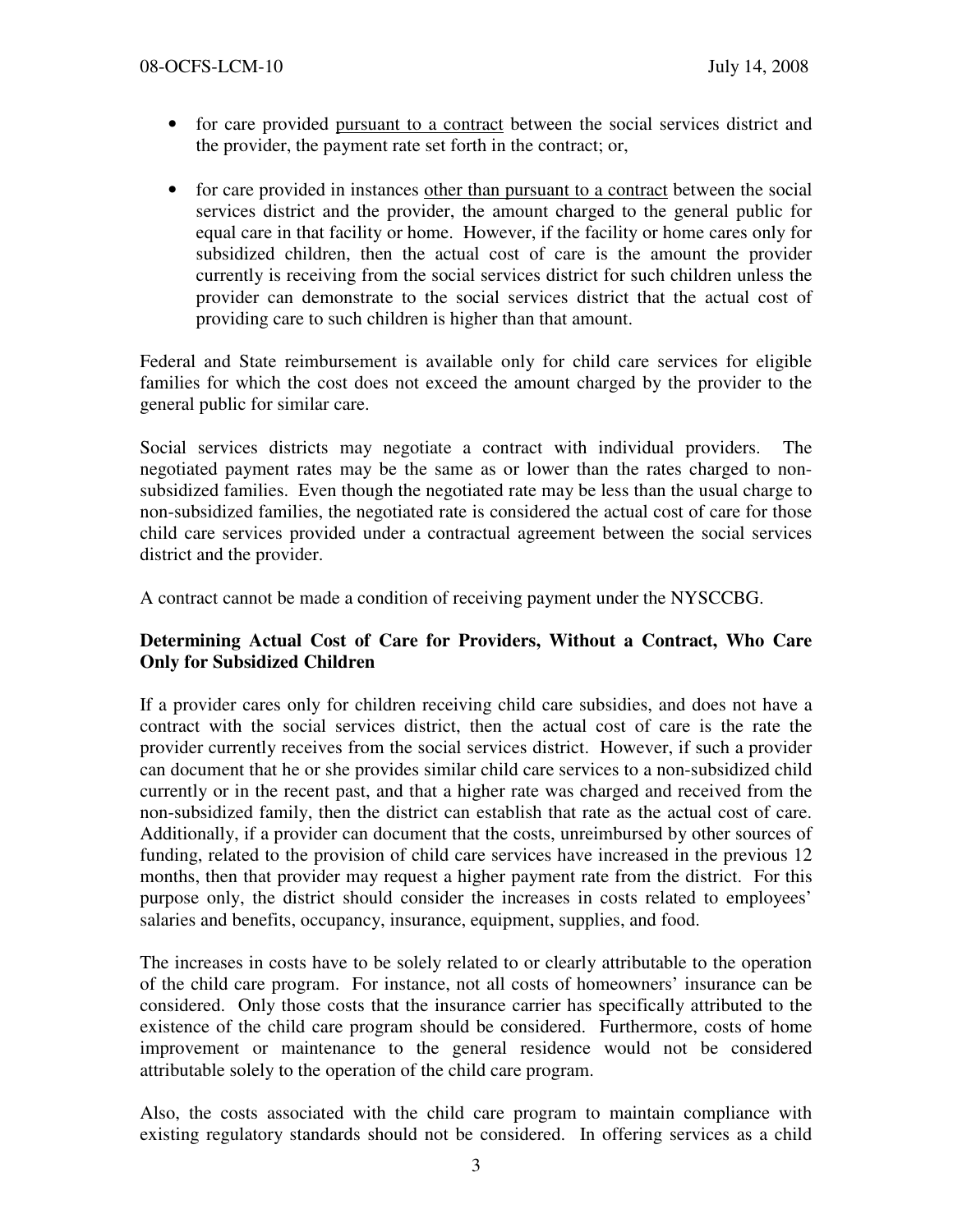care provider, the provider is attesting to the fact that he or she has and will be satisfying the basic regulatory standards. So, by stating that he or she now has to charge more because the program was compelled to meet those standards is not a legitimate expense attributable to the operation of a child care program. However, if new regulatory standards are created, the costs incurred by an existing program to meet the new regulatory standards should be considered. For instance, when Alyssa's Law was enacted, costs for physical modifications to the property that were required to comply with Alyssa's Law, which were amortized by the provider over a reasonable period of time, should have been considered solely attributable to the operation of the child care program. Other potential includable costs are those associated with compliance with the proposed administration of medication requirements. For example, out-of-pocket expenses related to retaining a health care consultant or obtaining the required training that are documented by the provider are to be considered by the district.

In order to determine the amount of increase that is reasonable, the district should annualize the appropriate costs including amortizing any relevant capital expenditures over a reasonable multiple-year period, spread the annualized costs over the capacity of the program, and then convert the costs to a weekly (or daily) increase cost per child. Providers and/or districts can contact the local child care resource and referral agency if they need additional information on how to maintain business records for child care programs.

When considering increased food costs, the district may consider whether the provider has chosen to use other available resources to offset food costs, particularly the Child and Adult Care Food Program (CACFP). If a provider has experienced increased food costs because he or she has voluntarily or involuntary left the CACFP program, such additional food costs should not be considered. If the provider has never participated in CACFP, the district could deny an increase or that part of the increase that could be offset by the provider through the CACFP program.

Generally, the increase in the provider's own salary or profit drawn from the program would not be considered. However, to the extent that the provider has granted increases in the salaries to his or her employees and the provider also delivers direct child care services on-site to the children in his or her program, then a similar increase in the provider's own salary, if any, can be considered as an increase in costs to the program. Additionally, increased personnel costs for a substitute or alternate provider that are documented by the provider may be considered, so long as it is clear that the enhanced staffing was not offset by additional revenues that the provider was able to generate by serving more children.

## Differential Market Rates for Legally-Exempt Family Child Care and Legally-Exempt In-Home Providers

The standard market rates for legally-exempt family child care and legally-exempt inhome child care providers reflect a 65 percent differential applied to the market rate established for registered family day care. The enhanced market rates are established at a 75 percent differential applied to the market rates established for registered family day care. These differential rates provide incentives to encourage legally-exempt family child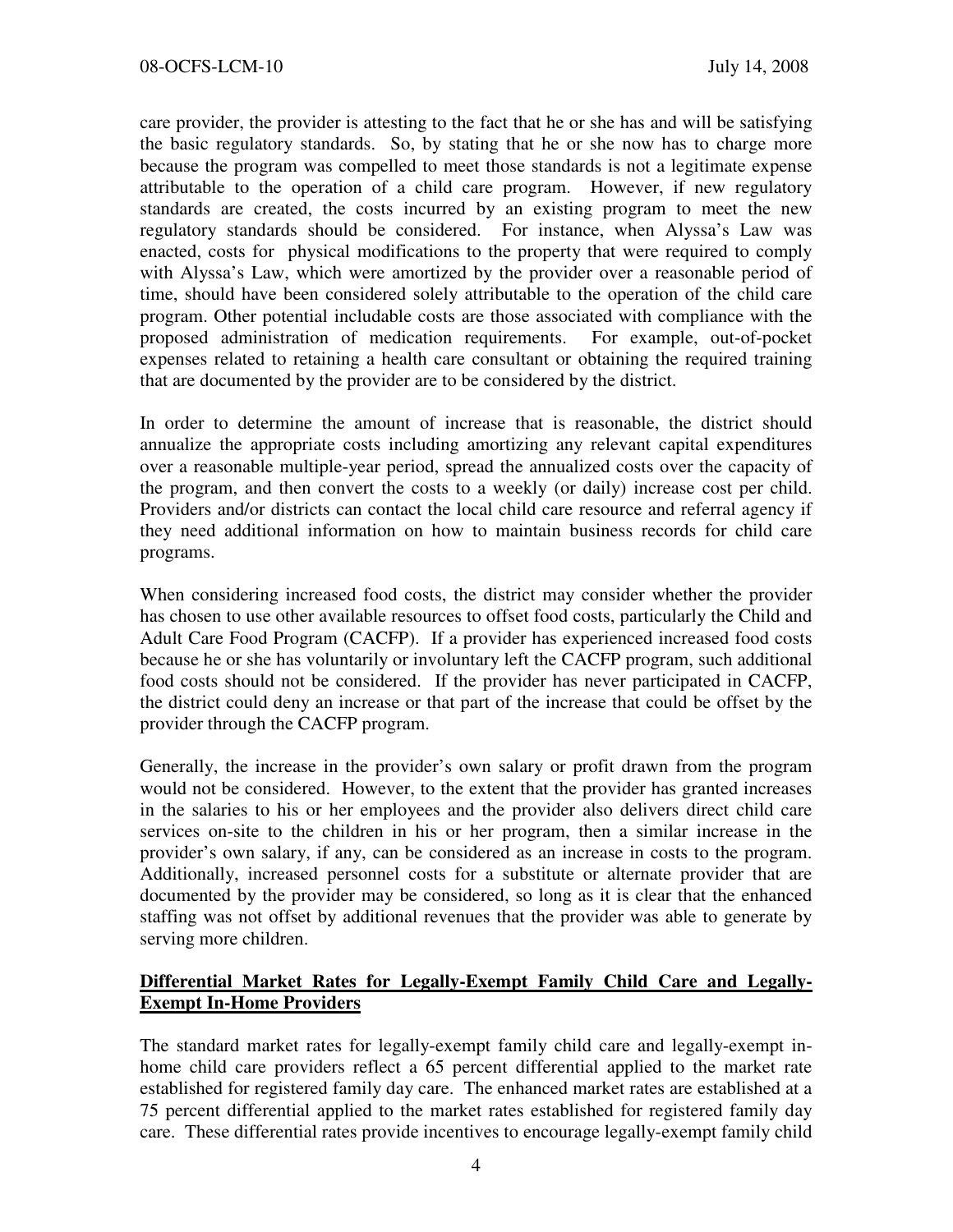care and legally-exempt in-home providers to improve the quality of the care they provide through training. Therefore, the market rates available for legally-exempt child care providers and legally-exempt in-home child care providers were restructured by authorizing a higher rate for providers who annually complete ten or more hours of training and a lower rate for those who do not obtain such training.

The enhanced market rate is available for a provider of legally-exempt family child care and legally-exempt in-home child care that has provided appropriate documentation that he or she has completed ten or more hours of training annually in the areas set forth in section 390-a (3)(b) of the Social Services Law to, and been approved by, the legallyexempt caregiver enrollment agency (enrollment agency).\* The enrollment agency must inform the district when it has verified that the provider has completed ten or more hours of training. If the district is notified by the enrollment agency that a legally-exempt family child care or in-home child care provider has completed ten or more hours of training, then the provider is eligible to receive the enhanced market rate for a period of 12 months. The district must apply the enhanced market rate for 12 months, starting no later than the beginning of the first full month following the date the district was notified by the enrollment agency of the approval of the enhanced rate. Furthermore, the district must send the required notice, OCFS/LDSS-4781 Notice of Intent to Change Child Care Benefits, to the parent or caretaker.

In order to receive the enhanced market rate beyond the 12-month period, the provider would have to complete an additional ten or more hours of training annually and submit documentation to the enrollment agency. The enrollment agency must make a determination whether to approve the additional training, document the determination in the Child Care Facility System, and notify the district within ten days of receiving the request from the provider for the enhanced rate.

## Selection of the Applicable Market Rate

Whenever child care services are provided, the social services district must consider at least three factors when selecting the applicable market rate. The factors that affect payment are the type of provider, age of the child, and duration of care.

 Additional factors affecting rates may apply in certain circumstances. These circumstances include: care provided outside of the family's district of residence; care provided to a child with special needs; programs that are accredited or provide care during non-traditional hours; and care provided in excess of a weekly or daily period.

\*For those parts of New York City where there is no legally-exempt enrollment agency, the district must perform this function.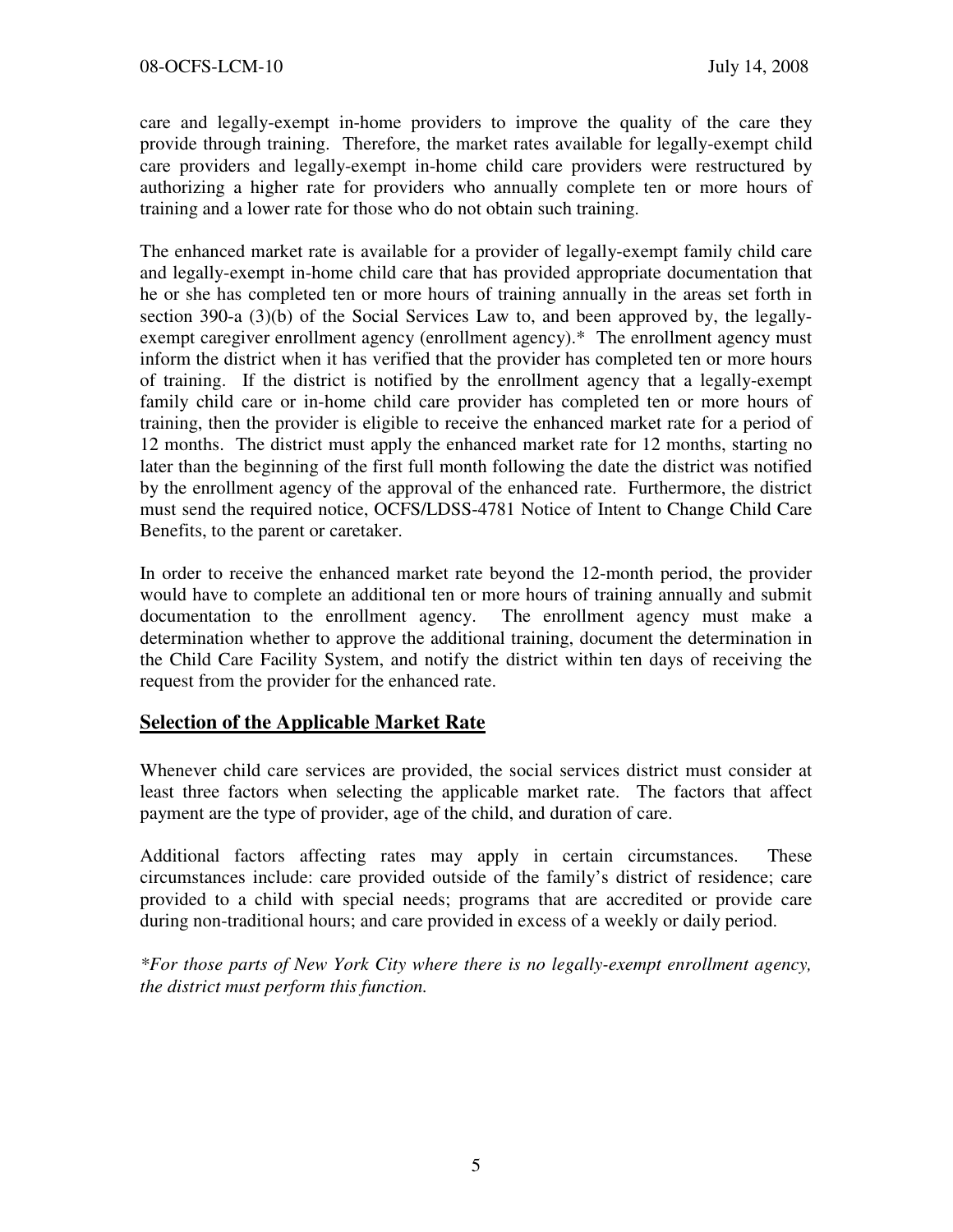## 1. Type of Provider

- a. Licensed or registered day care centers and legally-exempt group child care - The maximum payment rate for care provided by licensed or registered day care center providers and by caregivers of legally-exempt group child care as defined in 18 NYCRR Section 415.1 is the applicable market rate for day care centers.
	- b. Registered family day care homes The maximum payment rate for care provided by registered family day care homes is the applicable market rate for family day care.
	- c. Licensed group family day care homes The maximum payment rate for care provided by licensed group family day care homes is the applicable market rate for group family day care.
	- d. Registered school-age child care programs The maximum payment rate for care provided by registered school-age child care programs is the applicable market rate for school-age child care programs.
	- e. Legally-exempt family child care and legally-exempt in-home child care providers - The maximum payment rate for care provided by legally-exempt family child care and legally-exempt in-home child care providers is the applicable market rate for legally-exempt family child care and in-home child care.

Note: All legally-exempt providers including legally-exempt group, legally-exempt family, and legally-exempt in-home providers must meet applicable health and safety standards and must be **temporarily enrolled or enrolled** by the legally exempt caregiver enrollment agency before payment is made.

## 2. Age of Child

Market rates differ according to the age of the child. The age categories are:

- a. under  $1\frac{1}{2}$  years;
- **b.** 1  $\frac{1}{2}$  years through 2 years;
- c. 3 years through 5 years; and
- d. 6 years through 12 years.

 When a change in a child's age results in his/her movement from one age category to another, the new market rate limit must be applied at the beginning of the first full month following such a change.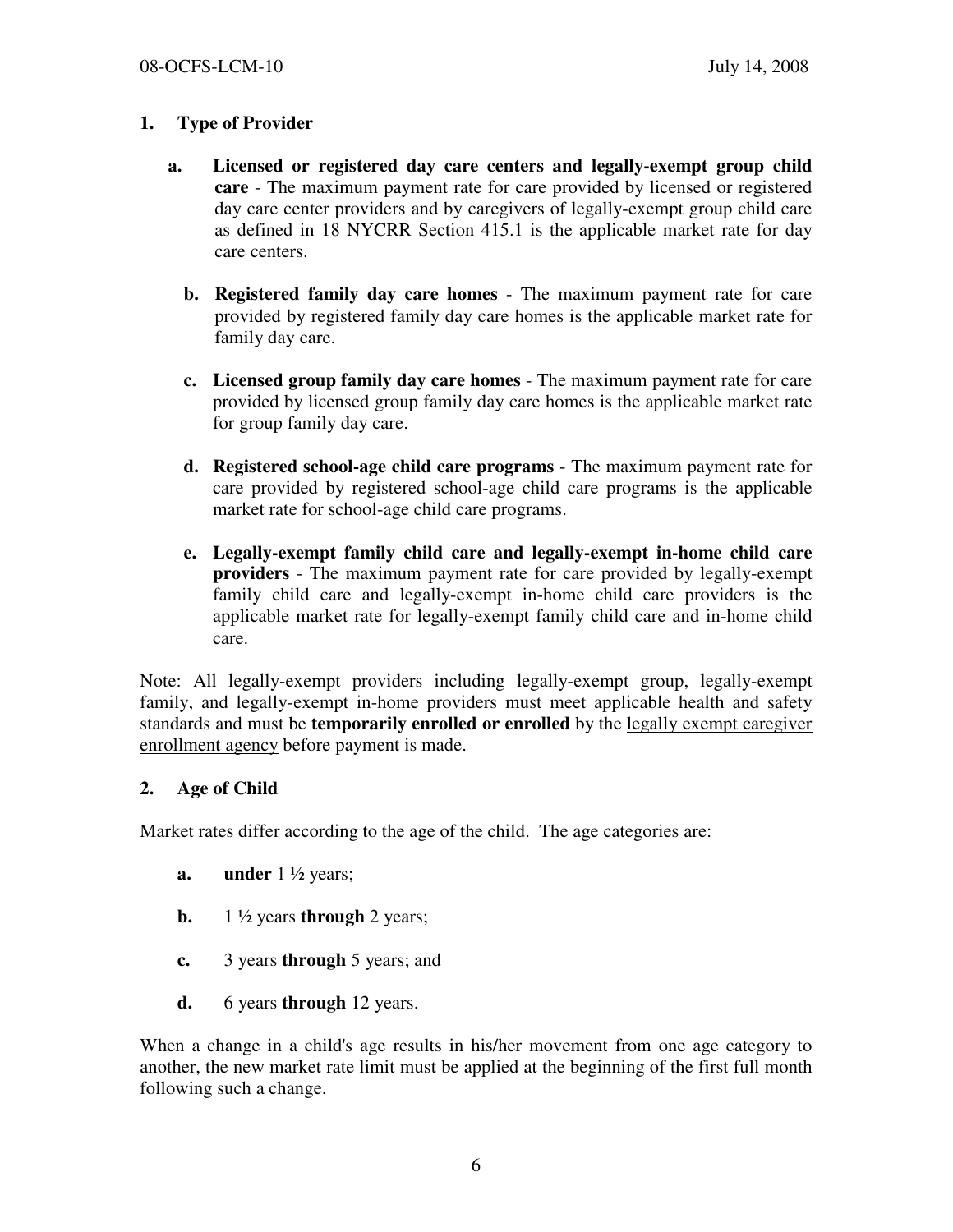## 3. Duration of Care

Market rates also differ according to the number of hours of care that are needed.

#### a. Weekly

The social services district must apply the weekly market rates as the maximum payment limit only when the child care services are provided for 30 or more hours over the course of five or fewer days in a single week.

## b. Daily

 The social services district must apply the daily market rates as the maximum payment limit only when the child care services are provided for less than 30 hours over the course of five or fewer days in a single week and for at least six but fewer than twelve hours per day.

 Some providers charge a daily rate for child care services provided for 30 or more hours over the course of five or fewer days in a single week. The daily market rates do not apply in those instances. The district must apply the weekly market rates divided by five as the maximum daily payment limit.

#### c. Part-day

The social services district must apply the part-day market rates as the maximum payment limit when the child care services are provided for at least three but fewer than six hours per day. Part-day market rates also must be applied for children who are provided care before and/or after school for less than three hours per day by day care centers or school-age child care programs that do not charge on an hourly basis.

## d. Hourly

 With the exception noted in the definition of the part-day rate, the social services district must apply the hourly market rates as the maximum payment limit when the child care services are provided for fewer than three hours per day.

## Weekly Versus Daily Market Rates

 When a child day care provider routinely charges non-subsidized parents on a weekly basis and has not signed a purchase of service contract or other written agreement for payment on a different basis, the social services district must apply the weekly market rate as the maximum payment limit for child care services that are provided for 30 or more hours over the course of five or fewer days in a single week. To determine if care is provided for 30 or more hours over the course of five or fewer days in a single week, districts must use Monday as the start of the weekly period.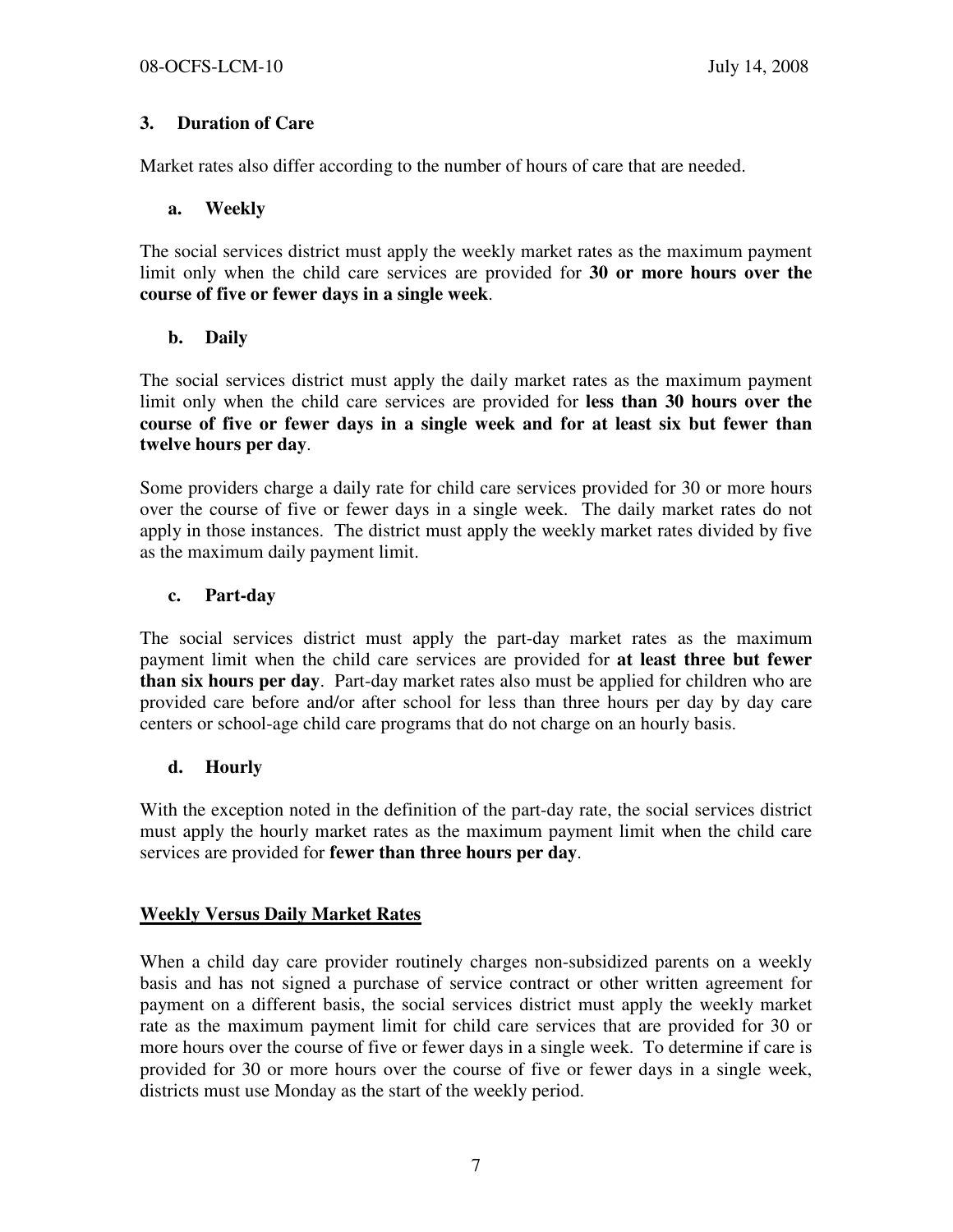When a child day care provider routinely charges non-subsidized parents on a daily basis for child care provided for 30 or more hours over the course of five or fewer days in a single week and has not signed a purchase of service contract or other written agreement for payment on a different basis, the social services district must apply the weekly market rate divided by five as the maximum daily payment limit for child care services.

When the child care services are provided for fewer than 30 hours over the course of five or fewer days in a single week, the social services district must apply the daily, part-day or hourly market rates, or a combination thereof, as applicable. The market rate charts reflect daily rates for care that is provided for at least six but less than twelve hours per day, but for less than 30 hours over the course of five or fewer days in a single week.

#### Care in Excess of a Weekly or Daily Market Rate Period

 When child care services are provided by a single provider in excess of one weekly or daily market rate period and the provider routinely charges an additional rate for these additional periods, payment for child care services must be based on the actual cost of care up to the applicable market rates. If care is provided for six or seven days in a week, then an additional market rate would apply for the sixth and/or seventh day. If care is provided for 12 hours or more in a day, then an additional market rate (daily, part-day, or hourly) would be applied. For the purpose of determining the appropriate market rates, districts must use Monday as the start of the weekly period.

 An example of care in excess of a daily market rate period is as follows: a provider, whose normal operating hours are 7:00 AM to 5:30 PM, cares for a child from 7:00 AM to 11:00 PM (16 hours) per day, Monday through Friday, and charges an additional amount for care after 5:30 PM. In this example, the maximum payment available is one weekly market rate plus five part-day rates. One weekly market rate applies since care is provided for 30 or more hours over the course of five or fewer days in a single week. Since care is provided for 12 or more hours per day, five part-day market rates also apply for the four additional hours of care above the 12 hours per day provided from 7:00 PM to 11:00 PM, Monday through Friday.

 An example of care in excess of a weekly market rate period is as follows: a provider, whose normal operating hours are Monday through Friday 7:00 AM to 5:30 PM, cares for a child from 9:00 AM to 5:00 (8 hours) per day, Monday through Friday, and from 7:00 AM to 11:00 AM (4 hours) on Sunday, and charges an additional amount for care after 5:30 PM and for the weekend. To determine if care is provided for 30 or more hours over the course of five or fewer days in a single week, start on Monday and determine the number of hours, if any, that service was provided for five days. Then, determine if any care is provided for any days beyond the five days and determine if the daily, part-day or hourly market rate applies. In this example, the maximum payment available is one weekly market rate plus one part-day market rate for Sunday. One weekly market rate applies since care is provided for 30 or more hours during Monday through Friday. Since care is provided for a sixth day in the week, one part-day market rate applies for the four hours of care on Sunday.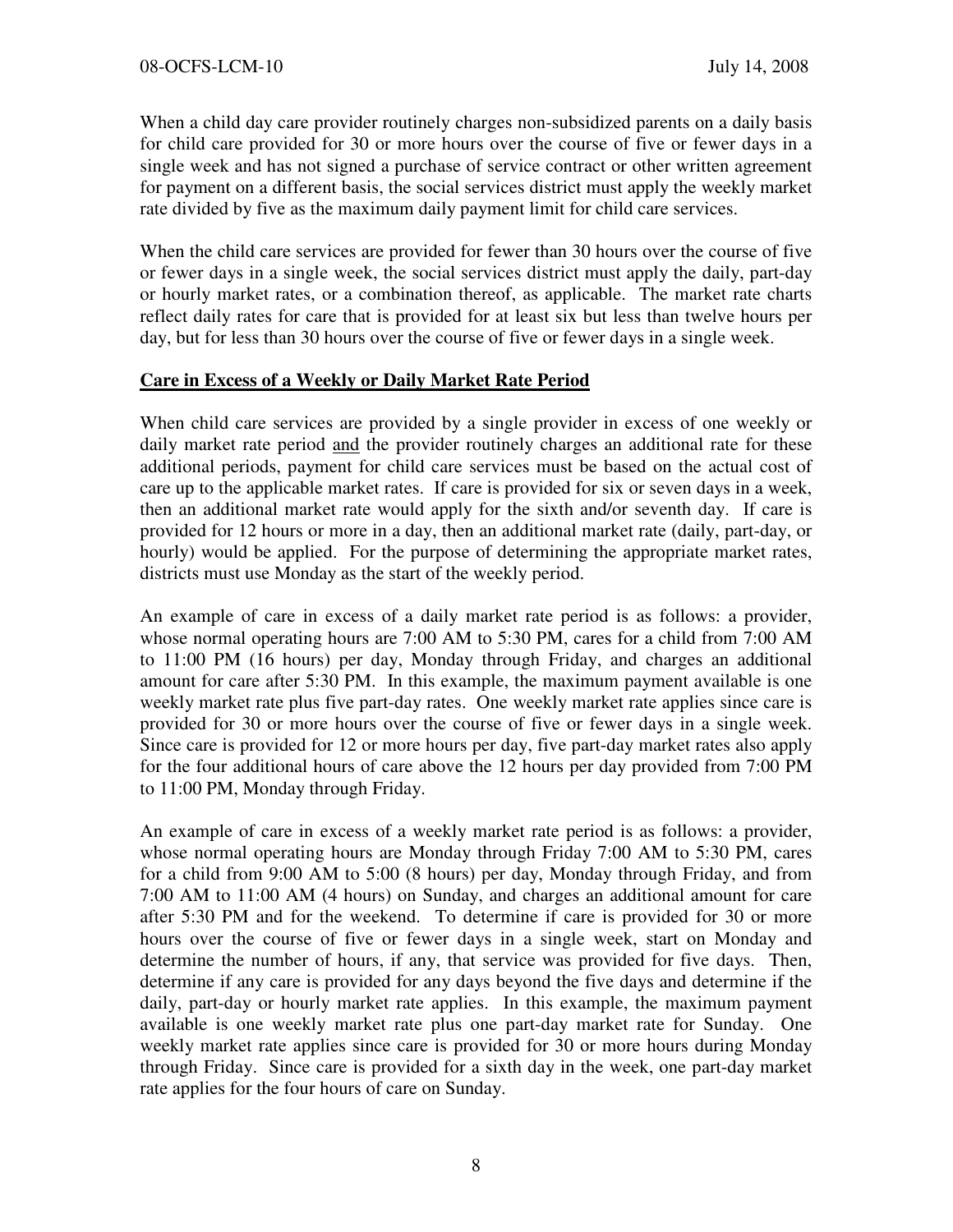## Care Provided for 24 Hours in a Day

A district has the option to pay for child care services that are needed for 24 hours in a single day. Reimbursement is available to the district if the district has selected this option in its Child and Family Services Plan.

When a single provider provides child care services for 24 hours in a day, the district must determine if care is provided for 30 or more hours over the course of five or fewer days in a single week. Then, the district must evaluate if the care provided is in excess of a weekly or daily market rate period. Payment for the child care services must be based on the actual cost of care up to the applicable market rate.

An example of 24-hour care that leads to a total amount of care in excess of 30 or more hours over the course of five or fewer days in a single week is as follows: a provider, whose normal operating hours are Monday through Friday 7:00 AM to 5:30 PM, cares for a child from 12:00 AM on Monday to 12:00 AM on Tuesday (24 hours) and from 9:00 AM to 5:00 (8 hours) per day, Tuesday through Friday. The provider also charges an additional amount for care after 5:30 PM. In this example, the maximum payment available is one weekly market rate plus one daily market rate. One weekly market rate applies since care is provided for 30 or more hours during Monday through Friday. One daily market rate also applies because care is provided for 12 or more hours per day on Monday.

## Care Provided by Multiple Providers

Where child care services are provided by multiple providers, reimbursement will be made for the actual cost of such services up to the applicable rate for each child care provider used. However, if the combined reimbursement to the multiple providers would exceed one weekly market rate, in order to receive such reimbursement the parent or caretaker must demonstrate that their schedule of employment, or other approved activity, or the special needs of the child necessitate that child care services be arranged with multiple providers. If the social services district determines that the parent or caretaker has not demonstrated that there is a necessity to use multiple providers, reimbursement is limited to the one weekly market rate that is applicable for the type of provider who provides care for the highest number of hours. The social services district will determine how to distribute the reimbursement for the multiple providers.

If the social services district determines that the parent or caretaker has demonstrated that there is a necessity to use multiple providers when the combined reimbursement to the multiple providers would exceed one weekly market rate, reimbursement will be made to each provider for the actual cost of such services up to the applicable market rate for each provider. For example, a provider cares for a child from 7:30 AM to 4:30 PM, Monday through Friday. Another provider cares for that child from 6:00 PM to 9:30 PM on Tuesday and Thursday. The maximum payment available is one weekly market rate for the first provider and two part-day market rates for second provider.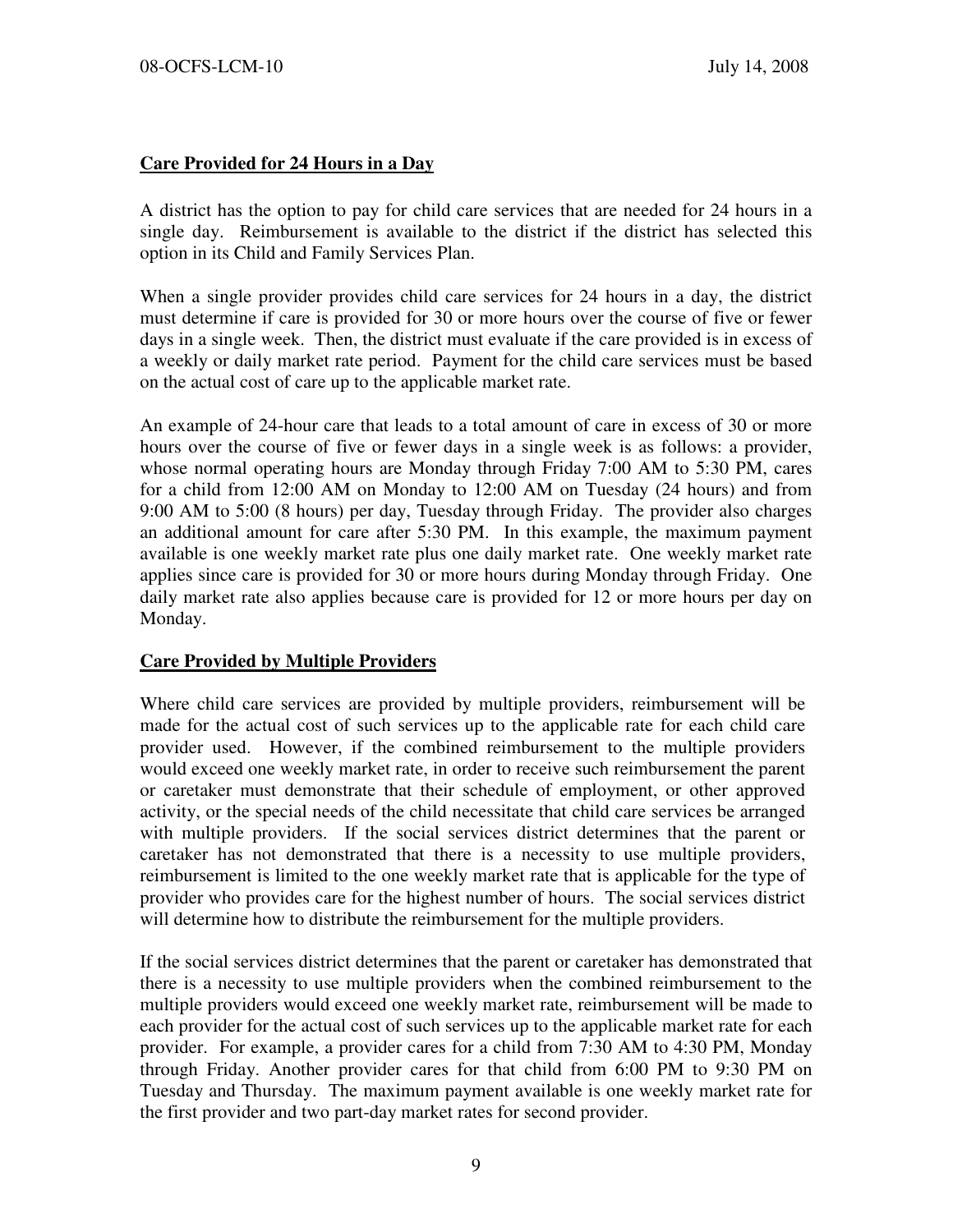#### Market Rate for Prekindergarten Children in School-Age Child Care Programs

 The market rate that applies for prekindergarten-aged children attending a school-age child care program, which has received the appropriate waiver for enrolling such children from OCFS or the New York City Department of Health and Mental Hygiene Day Care Bureau, is the rate for children age 6 through 12 years in the same program.

#### Children with Special Needs

 When child care services are provided to a child with special needs, social services districts will receive reimbursement for payments in excess of the applicable market rate up to the statewide limit. Any payments in excess of the market rates must be related to the increased costs associated with meeting the special care needs of the particular child. Detailed requirements relative to the provision of child care services to children with special needs are set forth in 91 ADM-34.

The rate of reimbursement to a provider caring for a child determined to have special needs is the actual cost of care up to the statewide limit of the highest weekly, daily, partday or hourly market rate for child care services in the State, as applicable, based on the amount of time the child care services are provided per week, irrespective of the type of child care provider used or the age of the child.

 The highest applicable market rates in the State are as follows. These rates are also the maximum reimbursable rates for special needs children.

| Weekly            | \$378.00 |
|-------------------|----------|
| Daily             | \$80.00  |
| Part-Day \$ 53.00 |          |
| Hourly            | \$17.64  |

#### Location of Care

Whenever child care services are provided by a provider located outside the social services district that authorizes the subsidy, the district must make payments based on the cost of care, up to applicable market rates for the county in which the care is provided. The same standard applies to care provided in another state.

#### Enhanced Market Rate for Legally-Exempt Family Child Care Homes and In-Home Child Care Providers

An enhanced market rate is established for legally-exempt family care child care and inhome child care providers that have completed ten or more hours of training annually and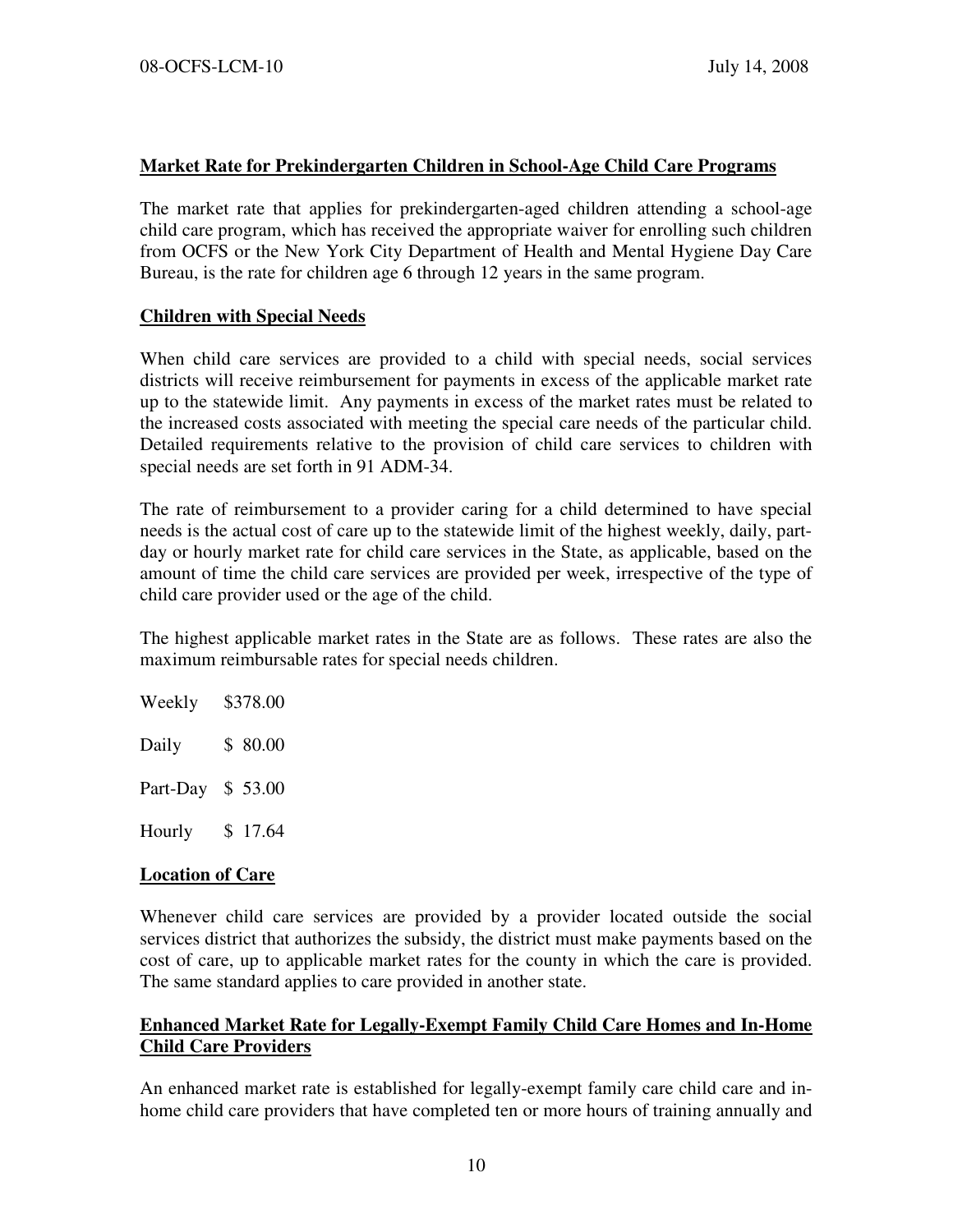a standard market rate is established for legally-exempt family care child care and inhome child care providers that have not completed ten or more hours of training annually.

These differential rates provide incentives to encourage legally-exempt family child care and legally-exempt in-home providers to improve the quality of the care they provide through training. Therefore, the market rates available for legally-exempt child care providers and legally-exempt in-home child care providers were restructured by authorizing a higher rate for providers who annually complete ten or more hours of training and a lower rate for those who do not obtain such training.

The standard market rates for legally-exempt family child care and in-home child care providers are based on a 65 percent differential applied to the market rates established for registered family day care. The enhanced market rates for legally-exempt family child care providers and legally-exempt in-home child care providers are established at a 75 percent differential applied to the market rates established for registered family day care. The enhanced market rate is available for providers of legally-exempt family child care and in-home child care who have been approved by the enrollment agency as the result of having demonstrated to the enrollment agency that the provider has completed ten or more hours of training annually in the areas set forth in section 390-a(3)(b) of the Social Services Law.\* The enrollment agency will inform the district of the providers who they have verified to have completed ten or more hours of training. The standard and enhanced market rates are included in Attachment A.

When a district is notified by the enrollment agency that a legally-exempt family child care or legally-exempt family in-home child care provider has completed ten or more hours of training, the district must increase the payment amount to the enhanced market rate and send the required notice, OCFS/LDSS-4781, Notice of Intent to Change Child Care Benefits, to the parent/caretaker. The provider is eligible to receive the enhanced market rate for a period of 12 months. In order to receive the enhanced market rate beyond the 12-month period, the provider must complete an additional ten or more hours of training and submit documentation to the enrollment agency. The enrollment agency will notify the district if the provider has completed an additional ten or more hours of training.

\*For those parts of New York City where there is no legally-exempt enrollment agency, the district must perform this function.

## Differential Payment Rates

#### Nationally Accredited Programs

Districts are allowed to establish differential payment rates for child care services provided by licensed or registered child care providers or programs that have been accredited by a nationally recognized child care organization. Nationally recognized organizations that provide accreditation to regulated child care providers include the National Association for Education of Young Children (NAEYC), National Association for Family Child Care (NAFCC), and National School Age Child Care Association (NSACCA).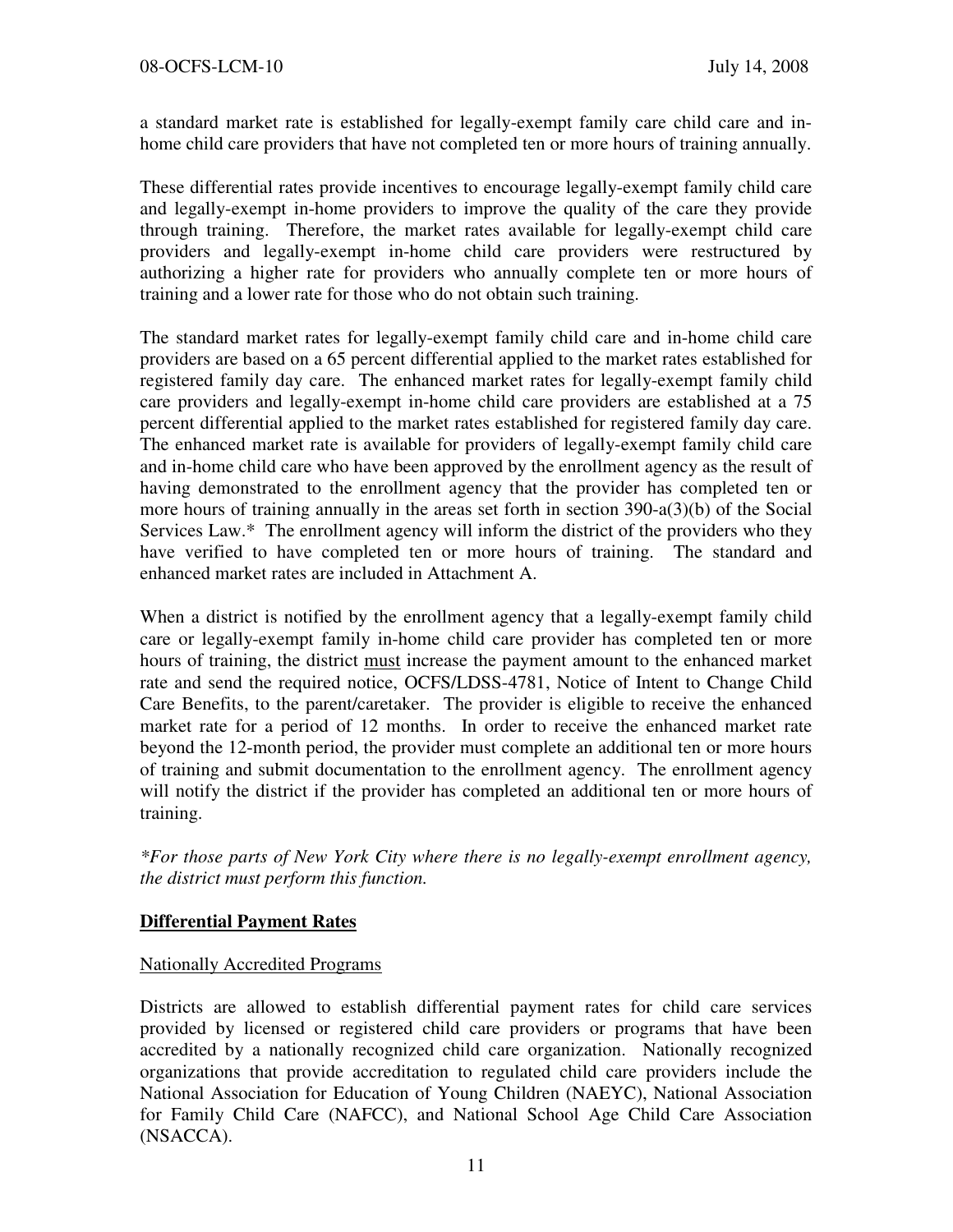Legally-exempt group child care, legally-exempt family child care and legally-exempt inhome child care providers are **not** eligible for the differential payment rate for nationally accredited programs.

#### Non-traditional Hours

Districts are allowed to establish differential payment rates for child care services that are provided during non-traditional hours: evening, night or weekend hours. Social services districts may establish a differential rate for non-traditional hours provided by legallyexempt group, legally-exempt family, and legally-exempt in-home child care providers as well as by regulated providers.

#### Conditions Pertaining to Differential Payments

If a district chooses to offer a differential payment, the district must indicate this in its Child and Family Services Plan. The information in the plan must include the percentage above the applicable market rate that the district opts to allow for accredited programs and/or for care provided during non-traditional hours, as applicable. The district must also indicate in its Child and Family Services Plan if any restrictions or limitations are placed on providers that may be eligible for any differential payment.

 The differential payment rates established by the district may be up to 15 percent higher than the applicable market rates. For example, if the market rate is \$200, a differential of 15 percent would raise the market rate up to \$230 for eligible programs. Districts must pay a provider who qualifies for a differential payment rate the lower of the rate charged by that provider to the general public for equal care or the differential payment rate.

 The differential payment rates the district sets for accredited programs may be different than the rates it sets for care provided during non-traditional hours. There can only be a total of 15 percent in differential payment to any one provider. For instance, a provider who is nationally accredited and who also provides child care during non-traditional hours is eligible only for a maximum rate of 15 percent increase above the market rate for the respective type of care and age of the child.

#### Waivers to Exceed 15 Percent

A district may request a waiver from OCFS to establish differential payment rates that are in excess of 15 percent above the applicable market rate. The district request must show that the 15 percent maximum is insufficient to provide access within the district to accredited programs and/or care provided during non-traditional hours.

#### IV. System Implications

This LCM has no Welfare Management System implications.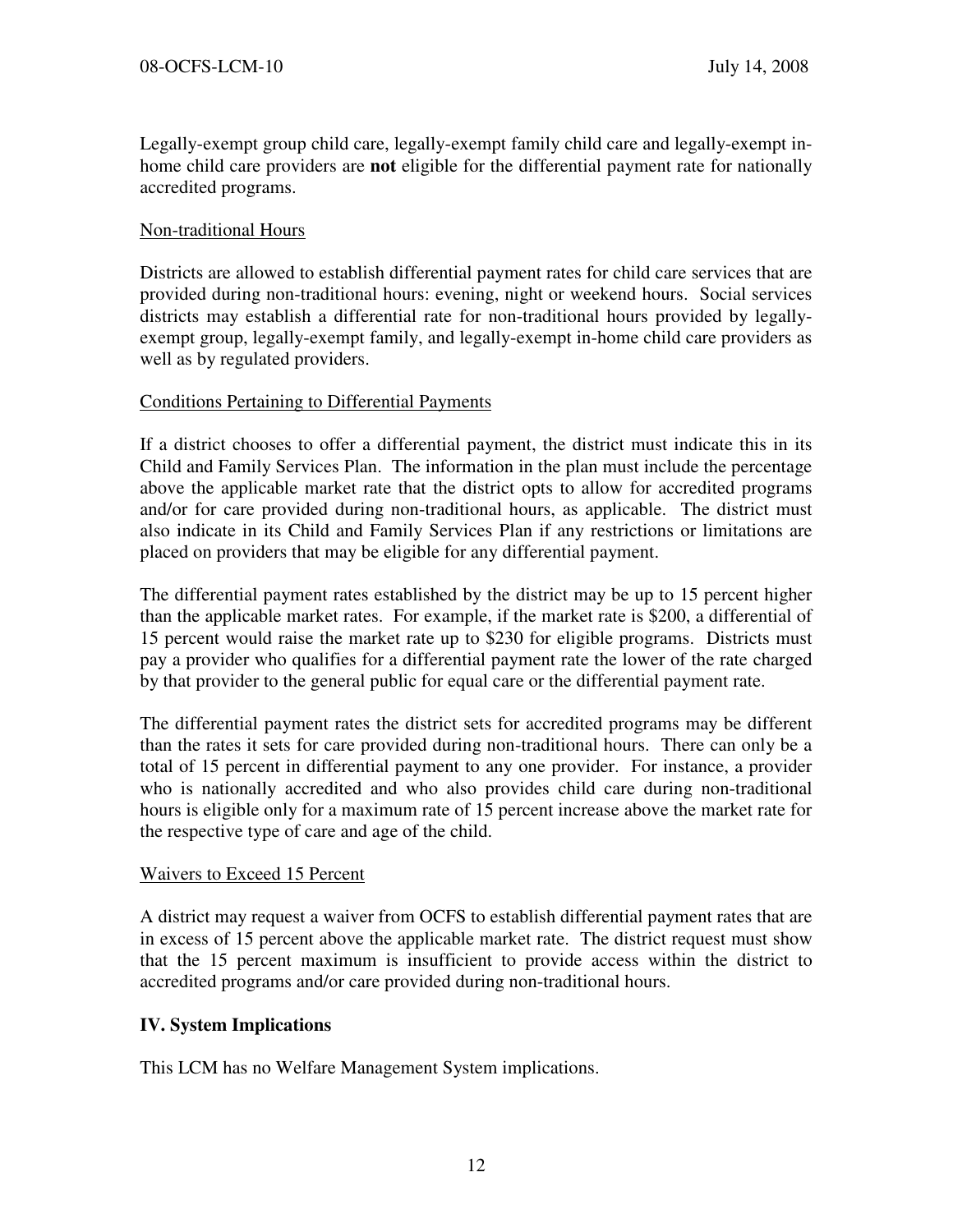## V. Required Actions

As districts were notified in 07 OCFS-INF-08, the adjusted market rates provided in Attachment A were effective October 1, 2007. All previous market rates were superseded by those published in 07 OCFS-INF-08 and included in this issuance.

Once new market rates are adopted by OCFS, social services districts are required to use the new market rates when determining the payment amounts for all cases that are opened on or after the effective date of the rates and must review all currently authorized cases to determine that payment is authorized for the actual cost of care up to the applicable market rate. Reviews must take place as soon as possible, but no later than the next case action or redetermination, whichever comes first.

Recipients of child care subsidies that have paid for child care costs in excess of the previous market rate are eligible for an increased payment from the district (their actual child care charges up to the updated market rate). For example, a parent who has been paying an amount (in excess of the previous market rates) as of August 1, 2007, would only be eligible for the increased amount as of October 1, 2007. Parents that have documented out-of-pocket payments for the increased cost must be reimbursed for the out-of-pocket payment up to the market rate effective October 1, 2007.

Where the new market rates have increased from the previous market rates, providers that can provide documentation of this increase in the cost of care to the private pay families for child care costs in excess of the previous market rate are eligible for an increased payment from the district (their actual child care charges for private pay families up to the updated market rate). The increased payment is effective the date the provider began charging the increased rate or the date of any case action or redetermination on or after October 1, 2007, whichever is more recent. For example, a provider that has been charging private pay families an amount (in excess of the previous market rates) as of August 1, 2007, would only be eligible for the increased amount as of October 1, 2007. However, if the provider increased the rate for the private pay families on or after October 1, 2007, the provider is eligible for the cost of care up to the market rate from the date the provider increased the rate or October 1, 2007, whichever is later, upon proper documentation of this increase.

In instances in which the market rates have decreased from the previous market rates, the district will need to reduce benefits. Please note that when a benefit is reduced due to changes in the market rates, the effective date for the reduction is not retroactive to October 1, 2007. Benefit reductions are to be made prospectively. For those cases where a district did not make the necessary reductions at the next case action that occurred on or after October 1, 2007, the amount the district paid above the market rate is not reimbursable from State and federal funds.

Whenever the amount of child care benefits changes, social services districts must provide recipients with appropriate notice as required by 18 NYCRR Part 358.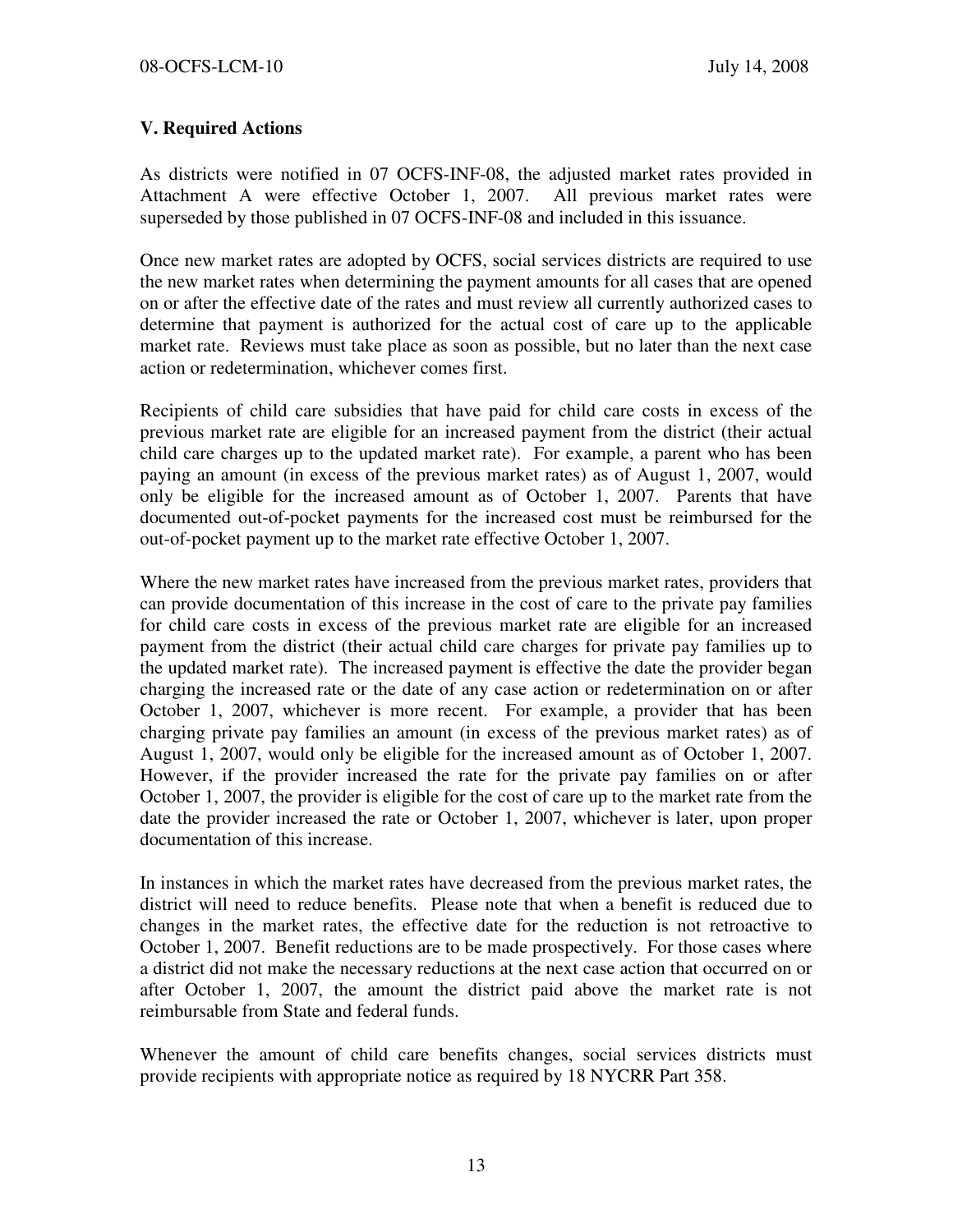If the provider's rate is in excess of the market rate and the district does not have a contract with the provider, the parent who chooses to continue care with the provider must make up the difference. If the district has a contract to pay a rate that is higher than the market rate, the amount above the market rate is not reimbursable from State and federal funds.

## VII. Effective Date

The effective date of this release is October 1, 2007.

/s/ Janice M. Molnar, Ph. D.

Janice M. Molnar, Ph. D. Deputy Commissioner Division of Child Care Services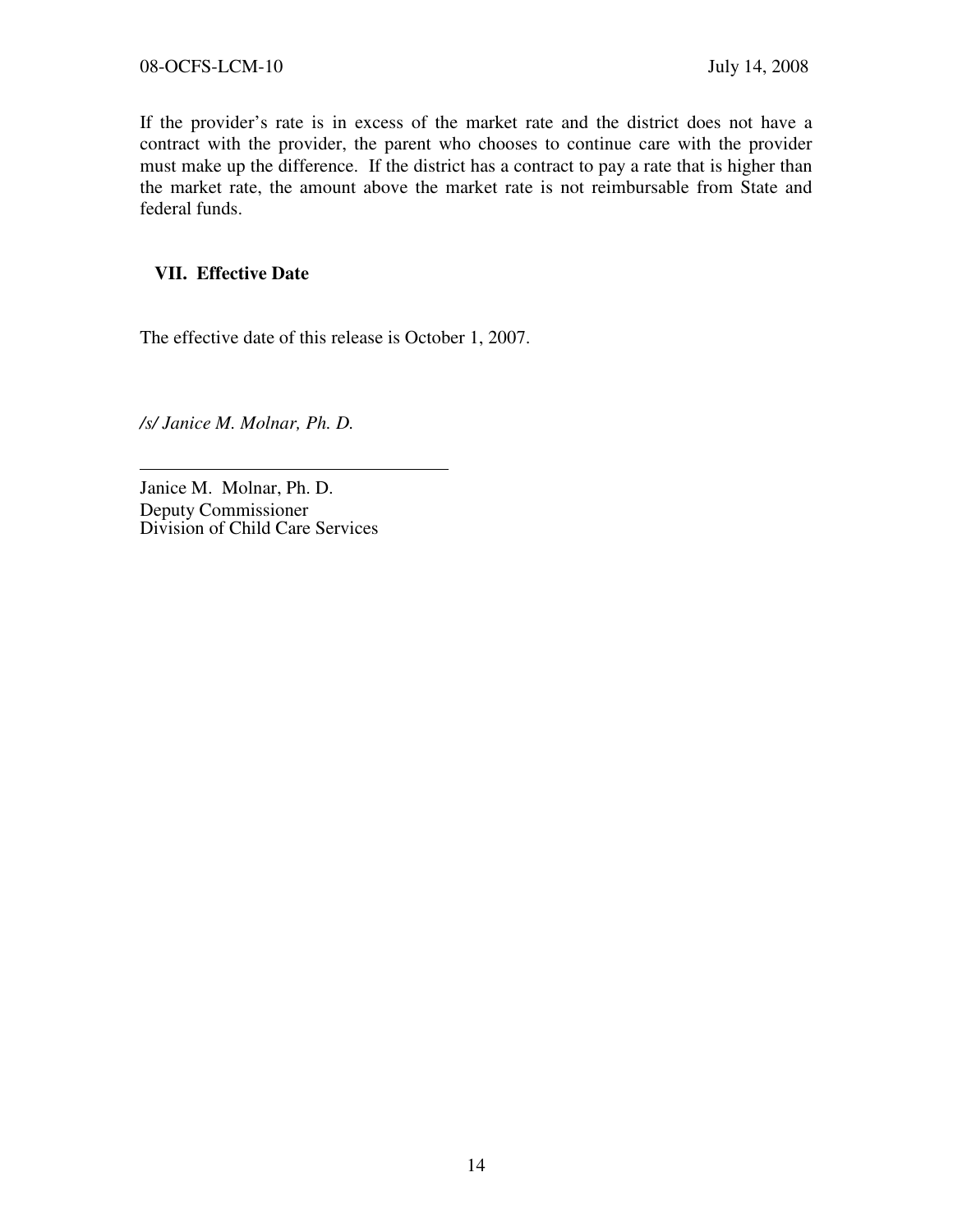# ATTACHMENT A

## CHILD CARE MARKET RATES

Market rates are established in five groupings of social services districts as follows:

| Group A:    | Nassau, Putnam, Rockland, Suffolk, Westchester                                                                                                                                                                                                                                                                                                                                      |  |  |  |  |
|-------------|-------------------------------------------------------------------------------------------------------------------------------------------------------------------------------------------------------------------------------------------------------------------------------------------------------------------------------------------------------------------------------------|--|--|--|--|
| Group B:    | Columbia, Erie, Monroe, Onondaga, Ontario, Rensselaer, Saratoga,<br>Schenectady, Tompkins, Warren                                                                                                                                                                                                                                                                                   |  |  |  |  |
| Group $C$ : | Allegany, Broome, Cattaraugus, Cayuga, Chautauqua, Chemung,<br>Chenango, Clinton, Cortland, Delaware, Essex, Franklin, Fulton,<br>Genesee, Greene, Hamilton, Herkimer, Jefferson, Lewis, Livingston,<br>Madison, Montgomery, Niagara, Oneida, Orleans, Oswego, Otsego,<br>Schoharie, Schuyler, Seneca, St. Lawrence, Steuben, Sullivan, Tioga,<br>Washington, Wayne, Wyoming, Yates |  |  |  |  |
| Group D:    | Albany, Dutchess, Orange, Ulster                                                                                                                                                                                                                                                                                                                                                    |  |  |  |  |
| Group E:    | Bronx, Kings, New York, Queens, Richmond                                                                                                                                                                                                                                                                                                                                            |  |  |  |  |

## MARKET RATES

Except for districts noted with an exception in the following market rate schedules, the rates established for a group apply to all districts in the designated group. Districts with an exception have a different rate indicated in bold. Some districts have an exception only for a particular rate(s). Where no exception appears under a rate column, the designated group rate applies.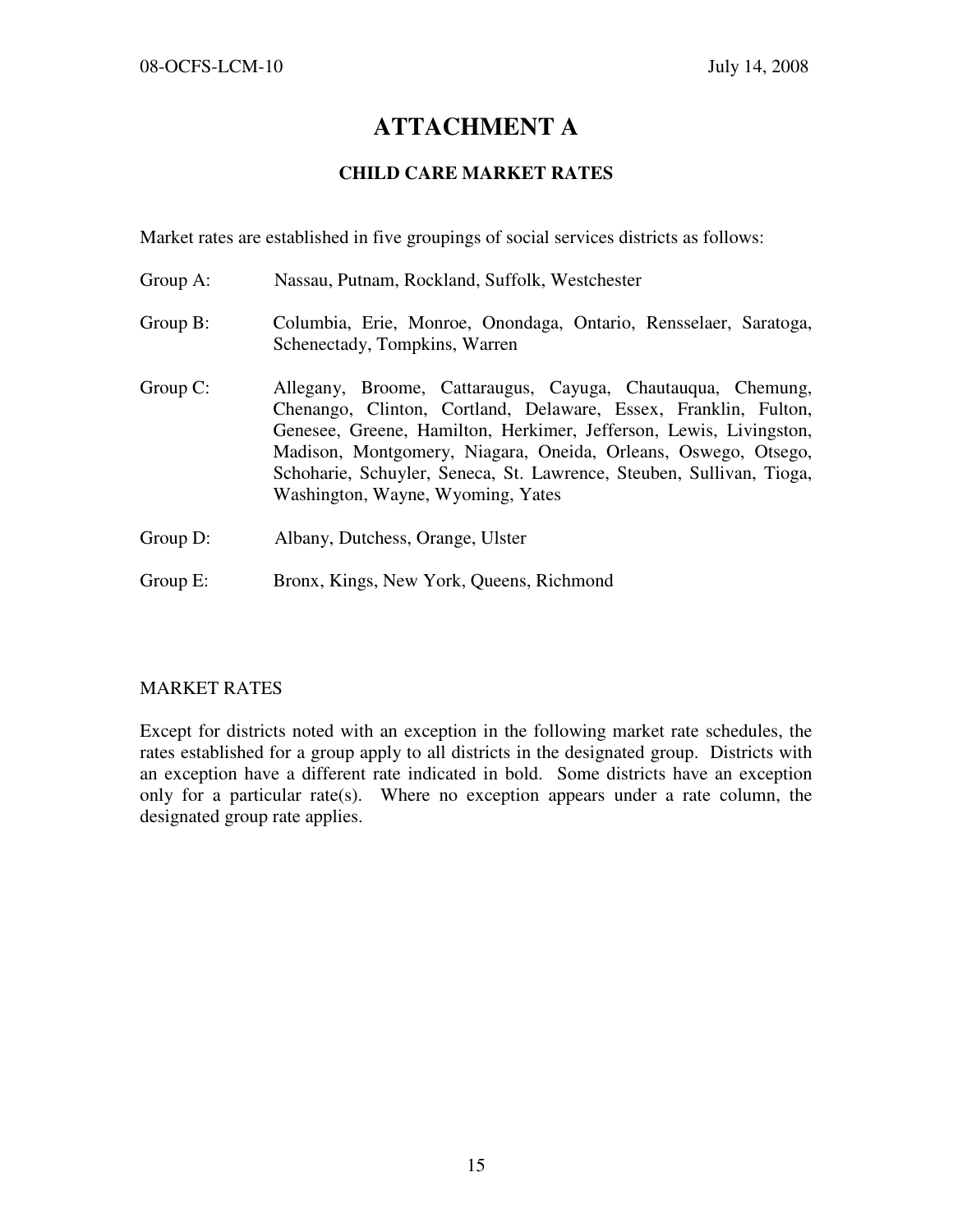## GROUP A COUNTIES: Nassau, Putnam, Rockland, Suffolk, and Westchester

## DAY CARE CENTER

|                              | <b>AGE OF CHILD</b>          |                    |         |          |  |
|------------------------------|------------------------------|--------------------|---------|----------|--|
|                              | <b>Under 1</b> $\frac{1}{2}$ | $1\frac{1}{2} - 2$ | $3 - 5$ | $6 - 12$ |  |
| WEEKLY<br><b>Exceptions:</b> | \$314                        | \$280              | \$250   | \$262    |  |
| Westchester                  | \$378                        | \$331              | \$274   |          |  |
| <b>DAILY</b>                 | \$70                         | \$62               | \$55    | \$54     |  |
| <b>Exceptions:</b>           |                              |                    |         |          |  |
| <b>Nassau</b>                | \$75                         | \$77               | --      |          |  |
| <b>Suffolk</b>               | \$80                         | \$70               |         |          |  |
| Westchester                  | \$75                         | \$70               | \$58    |          |  |
| PART-DAY                     | \$47                         | \$41               | \$37    | \$36     |  |
| <b>Exceptions:</b>           |                              |                    |         |          |  |
| <b>Nassau</b>                | \$50                         | \$51               | --      |          |  |
| <b>Suffolk</b>               | \$53                         | \$47               |         |          |  |
| Westchester                  | \$50                         | \$47               | \$39    |          |  |
| <b>HOURLY</b>                | \$8.88                       | \$9.48             | \$8.81  | \$9.17   |  |

# REGISTERED FAMILY DAY CARE

|                    | <b>AGE OF CHILD</b>  |                    |         |          |  |
|--------------------|----------------------|--------------------|---------|----------|--|
|                    | Under $1\frac{1}{2}$ | $1\frac{1}{2} - 2$ | $3 - 5$ | $6 - 12$ |  |
| <b>WEEKLY</b>      | \$250                | \$250              | \$250   | \$250    |  |
| <b>Exceptions:</b> |                      |                    |         |          |  |
| <b>Putnam</b>      | \$300                | \$275              | \$278   | $- -$    |  |
| <b>Suffolk</b>     | \$260                | \$263              | $ -$    | --       |  |
| Westchester        | \$300                | --                 | \$331   | $\sim$   |  |
| <b>DAILY</b>       | \$56                 | \$56               | \$55    | \$50     |  |
| PART-DAY           | \$37                 | \$37               | \$37    | \$33     |  |
| <b>HOURLY</b>      | \$8.00               | \$8.89             | \$7.75  | \$8.00   |  |
|                    |                      |                    |         |          |  |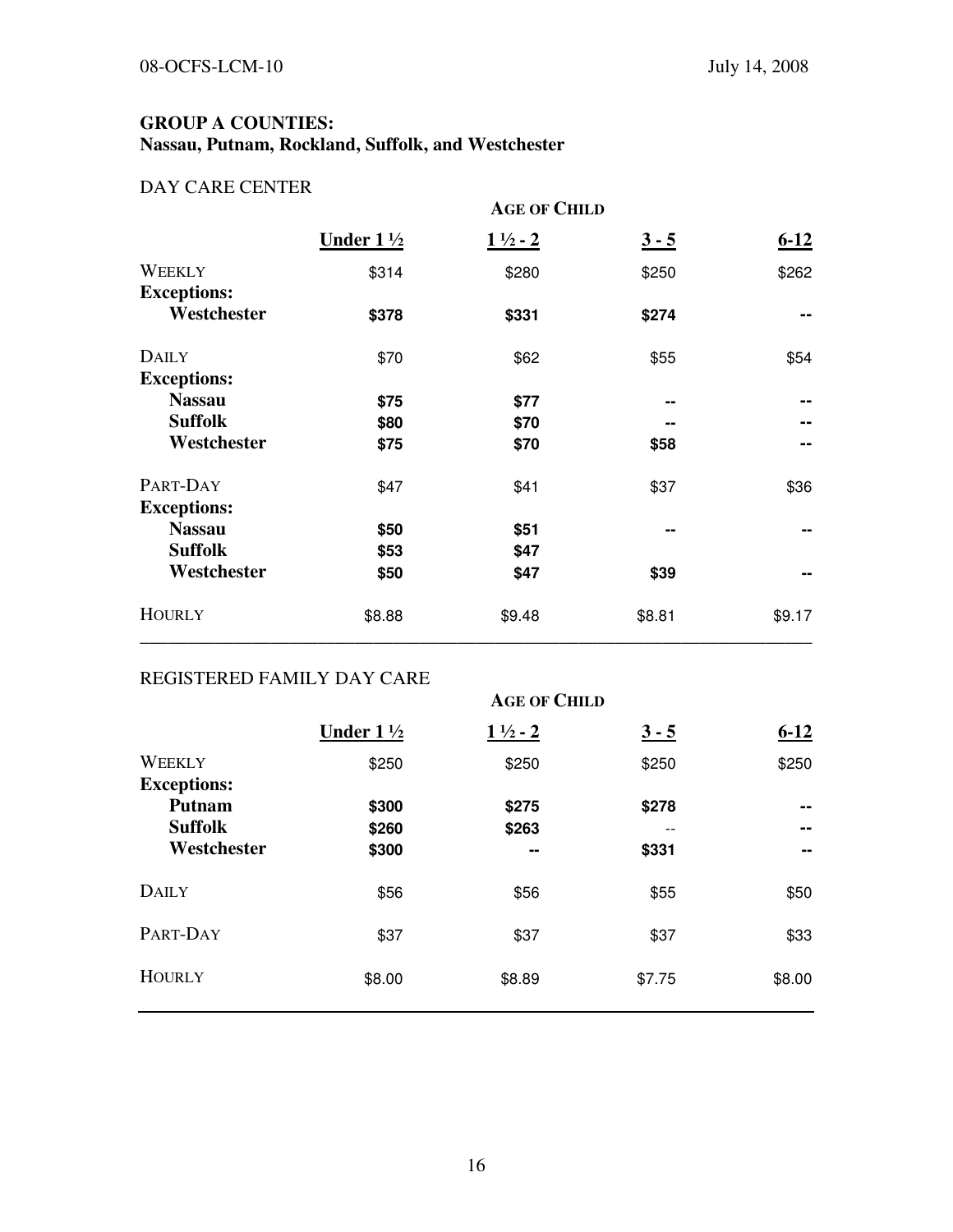## (Group A Counties) GROUP FAMILY DAY CARE

|                                    | <b>AGE OF CHILD</b>  |                    |                |          |  |
|------------------------------------|----------------------|--------------------|----------------|----------|--|
|                                    | Under $1\frac{1}{2}$ | $1\frac{1}{2} - 2$ | $3 - 5$        | $6 - 12$ |  |
| WEEKLY<br><b>Exceptions:</b>       | \$260                | \$255              | \$250          | \$250    |  |
| <b>Rockland</b><br>Westchester     | --<br>\$275          | --<br>\$275        | \$261<br>\$266 | \$276    |  |
| <b>DAILY</b><br><b>Exceptions:</b> | \$58                 | \$56               | \$55           | \$56     |  |
| Westchester                        | --                   | \$60               | \$60           | \$60     |  |
| PART-DAY<br><b>Exceptions:</b>     | \$39                 | \$37               | \$37           | \$37     |  |
| Westchester                        | --                   | \$40               | \$40           | \$40     |  |
| <b>HOURLY</b>                      | \$8.00               | \$8.00             | \$8.00         | \$8.00   |  |

## SCHOOL AGE CHILD CARE

|               | <b>AGE OF CHILD</b>         |                           |                |                   |  |
|---------------|-----------------------------|---------------------------|----------------|-------------------|--|
| WEEKLY        | Under $1\frac{1}{2}$<br>\$0 | $1\frac{1}{2} - 2$<br>\$0 | $3 - 5$<br>\$0 | $6 - 12$<br>\$262 |  |
| <b>DAILY</b>  | \$0                         | \$0                       | \$0            | \$54              |  |
| PART-DAY      | \$0                         | \$0                       | \$0            | \$36              |  |
| <b>HOURLY</b> | \$0                         | \$0                       | \$0            | \$9.17            |  |

# LEGALLY-EXEMPT FAMILY CHILD CARE AND IN-HOME CHILD CARE STANDARD RATE

| WEEKLY        | Under $1\frac{1}{2}$<br>\$163 | $1\frac{1}{2} - 2$<br>\$163 | $3 - 5$<br>\$163 | $6 - 12$<br>\$163 |
|---------------|-------------------------------|-----------------------------|------------------|-------------------|
| <b>DAILY</b>  | \$36                          | \$36                        | \$36             | \$33              |
| PART-DAY      | \$24                          | \$24                        | \$24             | \$22              |
| <b>HOURLY</b> | \$5.20                        | \$5.78                      | \$5.04           | \$5.20            |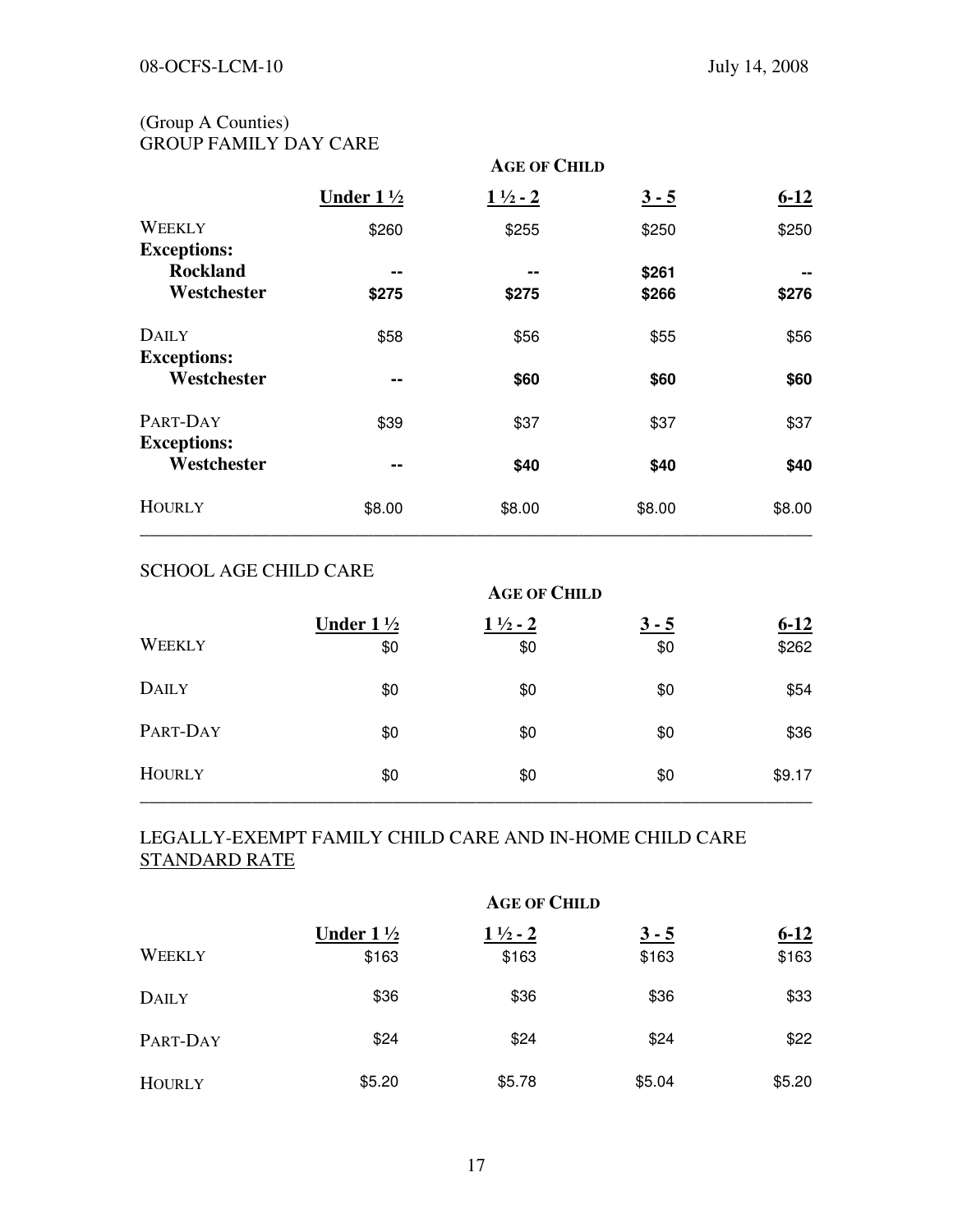#### (Group A Counties) LEGALLY-EXEMPT FAMILY CHILD CARE AND IN-HOME CHILD CARE ENHANCED RATE

|               |                      | <b>AGE OF CHILD</b> |         |          |  |  |
|---------------|----------------------|---------------------|---------|----------|--|--|
|               | Under $1\frac{1}{2}$ | $1\frac{1}{2} - 2$  | $3 - 5$ | $6 - 12$ |  |  |
| WEEKLY        | \$188                | \$188               | \$188   | \$188    |  |  |
| <b>DAILY</b>  | \$42                 | \$42                | \$41    | \$38     |  |  |
| PART-DAY      | \$28                 | \$28                | \$27    | \$25     |  |  |
| <b>HOURLY</b> | \$6.00               | \$6.67              | \$5.81  | \$6.00   |  |  |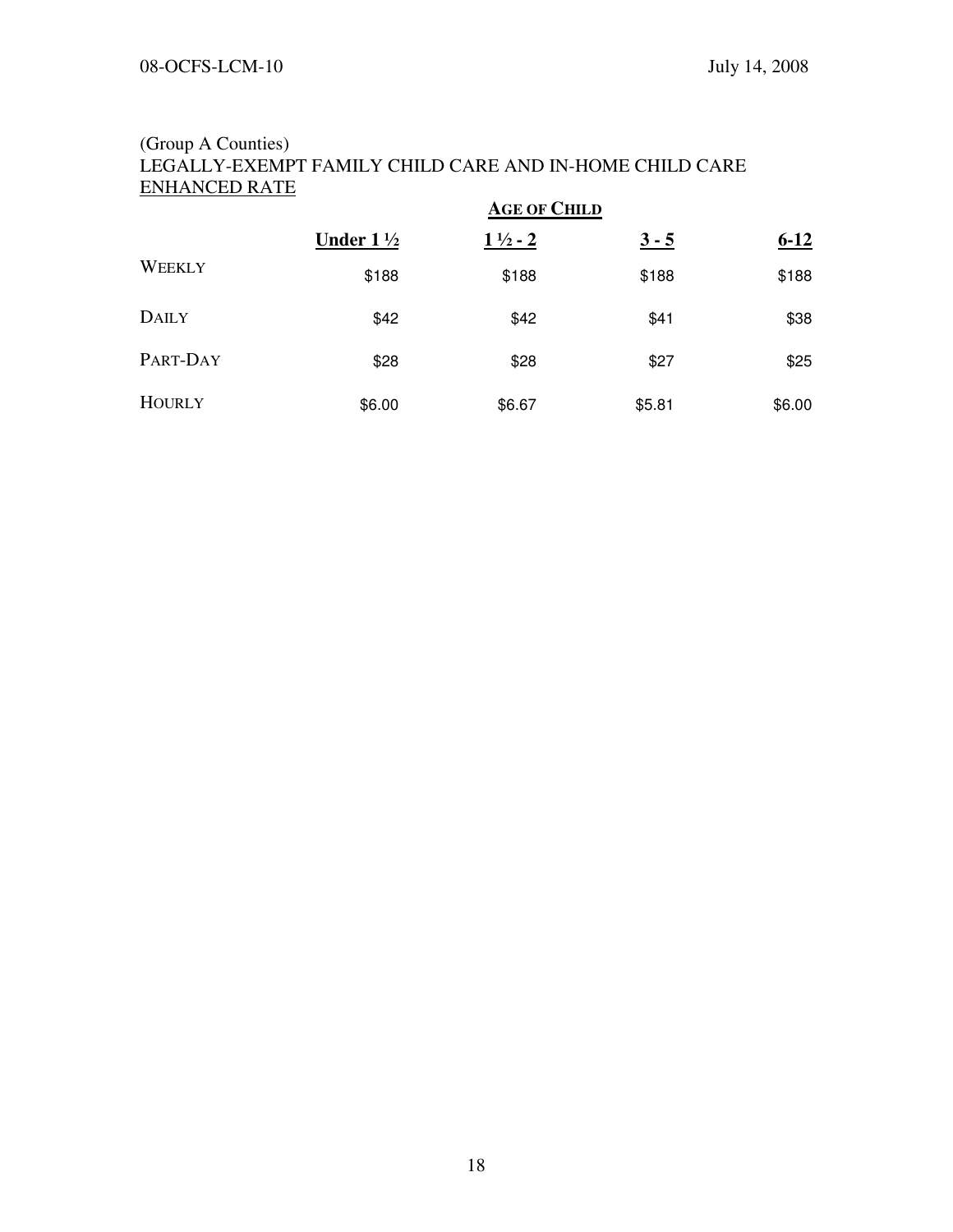# GROUP B COUNTIES: Columbia, Erie, Monroe, Onondaga, Ontario, Rensselaer, Saratoga, Schenectady, Tompkins and Warren

#### DAY CARE CENTER

|                                     | <b>AGE OF CHILD</b>  |                    |         |          |  |
|-------------------------------------|----------------------|--------------------|---------|----------|--|
|                                     | Under $1\frac{1}{2}$ | $1\frac{1}{2} - 2$ | $3 - 5$ | $6 - 12$ |  |
| <b>WEEKLY</b><br><b>Exceptions:</b> | \$210                | \$200              | \$183   | \$177    |  |
| <b>Saratoga</b>                     | --                   | \$211              | \$196   |          |  |
| <b>DAILY</b><br><b>Exceptions:</b>  | \$50                 | \$48               | \$43    | \$38     |  |
| Erie                                | --                   | --                 | \$44    | --       |  |
| <b>Monroe</b>                       | \$55                 | \$52               | \$48    | --       |  |
| PART-DAY                            | \$33                 | \$32               | \$29    | \$25     |  |
| <b>Exceptions:</b><br><b>Monroe</b> | \$37                 | \$35               | \$32    | --       |  |
| <b>HOURLY</b>                       | \$7.74               | \$7.78             | \$6.89  | \$7.74   |  |

## REGISTERED FAMILY DAY CARE

|                    | <b>AGE OF CHILD</b>  |                    |         |          |
|--------------------|----------------------|--------------------|---------|----------|
|                    | Under $1\frac{1}{2}$ | $1\frac{1}{2}$ - 2 | $3 - 5$ | $6 - 12$ |
| WEEKLY             | \$150                | \$150              | \$145   | \$136    |
| <b>Exceptions:</b> |                      |                    |         |          |
| Erie               |                      | \$161              | --      |          |
| Ontario            | \$164                | \$169              |         |          |
| <b>Saratoga</b>    | \$169                | \$165              | \$160   | \$143    |
| <b>Schenectady</b> | \$170                | \$160              | \$150   | \$150    |
| <b>DAILY</b>       | \$34                 | \$35               | \$31    | \$31     |
| <b>Exceptions:</b> |                      |                    |         |          |
| Columbia           | \$35                 |                    |         |          |
| <b>Erie</b>        | \$38                 | \$38               | \$34    | \$34     |
| <b>Saratoga</b>    | \$35                 |                    |         | \$33     |
| <b>Warren</b>      |                      |                    |         | \$33     |
| PART-DAY           | \$23                 | \$23               | \$21    | \$21     |
| <b>Exceptions:</b> |                      |                    |         |          |
| <b>Erie</b>        | \$25                 | \$25               | \$23    | \$23     |
| <b>Saratoga</b>    |                      | --                 |         | \$22     |
| <b>Warren</b>      |                      |                    |         | \$22     |
| <b>HOURLY</b>      | \$5.00               | \$5.17             | \$5.00  | \$4.45   |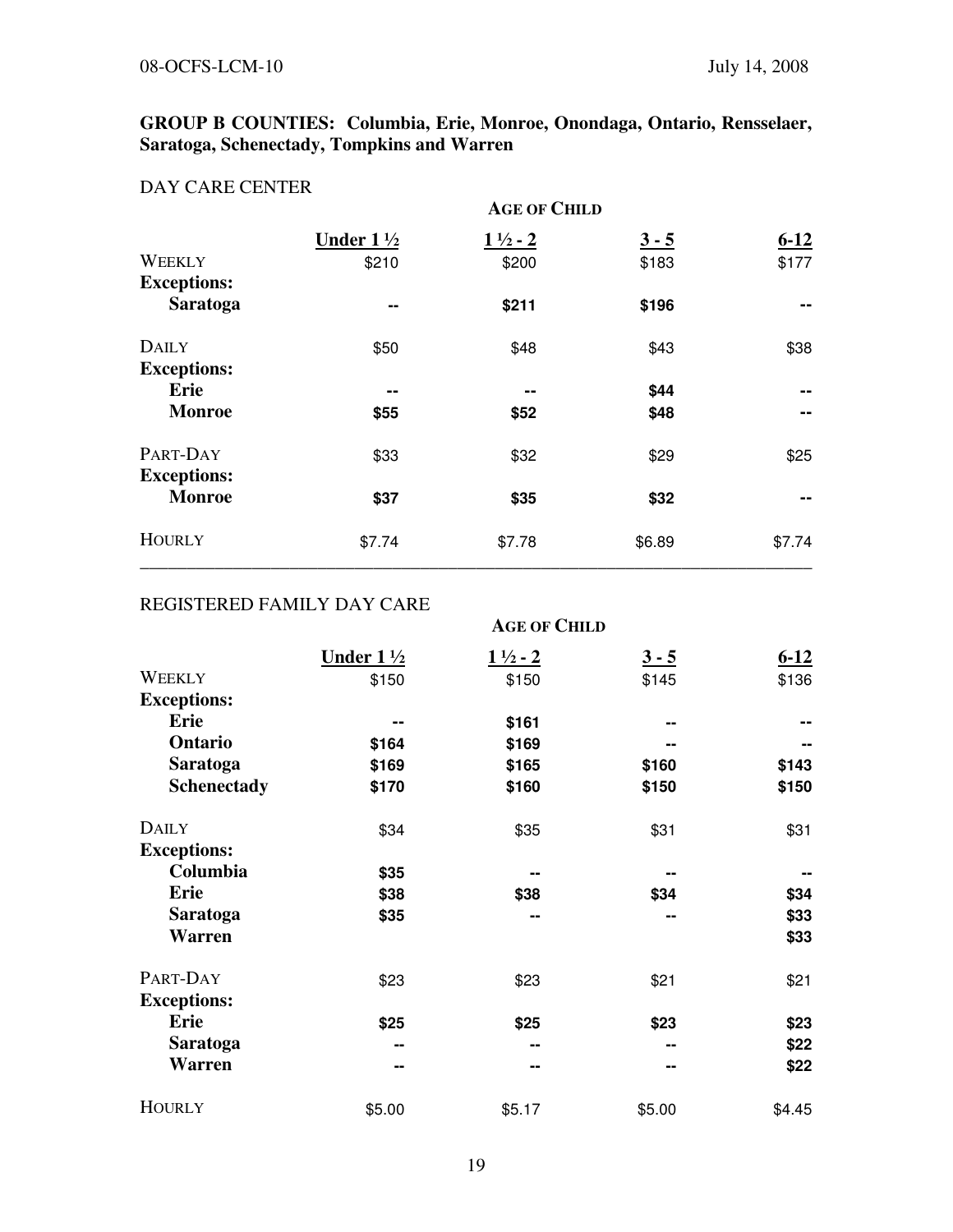## (Group B Counties) GROUP FAMILY DAY CARE

|                    | <b>AGE OF CHILD</b>  |                    |         |          |  |
|--------------------|----------------------|--------------------|---------|----------|--|
|                    | Under $1\frac{1}{2}$ | $1\frac{1}{2} - 2$ | $3 - 5$ | $6 - 12$ |  |
| WEEKLY             | \$170                | \$165              | \$160   | \$160    |  |
| <b>Exceptions:</b> |                      |                    |         |          |  |
| Erie               | --                   | \$175              | \$165   | --       |  |
| <b>Schenectady</b> | \$195                | \$188              | \$186   |          |  |
| <b>DAILY</b>       | \$38                 | \$35               | \$35    | \$33     |  |
| <b>Exceptions:</b> |                      |                    |         |          |  |
| Erie               |                      |                    |         | \$34     |  |
| PART-DAY           | \$25                 | \$23               | \$23    | \$22     |  |
| <b>Exceptions:</b> |                      |                    |         |          |  |
| <b>Erie</b>        |                      |                    | --      | \$23     |  |
| <b>HOURLY</b>      | \$5.00               | \$5.14             | \$5.14  | \$5.00   |  |

#### SCHOOL AGE CHILD CARE

|               | <b>AGE OF CHILD</b>         |                           |                |                   |
|---------------|-----------------------------|---------------------------|----------------|-------------------|
| <b>WEEKLY</b> | Under $1\frac{1}{2}$<br>\$0 | $1\frac{1}{2} - 2$<br>\$0 | $3 - 5$<br>\$0 | $6 - 12$<br>\$177 |
| <b>DAILY</b>  | \$0                         | \$0                       | \$0            | \$38              |
| PART-DAY      | \$0                         | \$0                       | \$0            | \$25              |
| <b>HOURLY</b> | \$0                         | \$0                       | \$0            | \$7.74            |

# LEGALLY-EXEMPT FAMILY CHILD CARE AND IN-HOME CHILD CARE STANDARD RATE

|               | <b>AGE OF CHILD</b>          |                            |                 |                  |
|---------------|------------------------------|----------------------------|-----------------|------------------|
| <b>WEEKLY</b> | Under $1\frac{1}{2}$<br>\$98 | $1\frac{1}{2} - 2$<br>\$98 | $3 - 5$<br>\$94 | $6 - 12$<br>\$88 |
| <b>DAILY</b>  | \$22                         | \$23                       | \$20            | \$20             |
| PART-DAY      | \$15                         | \$15                       | \$13            | \$13             |
| <b>HOURLY</b> | \$3.25                       | \$3.36                     | \$3.25          | \$2.89           |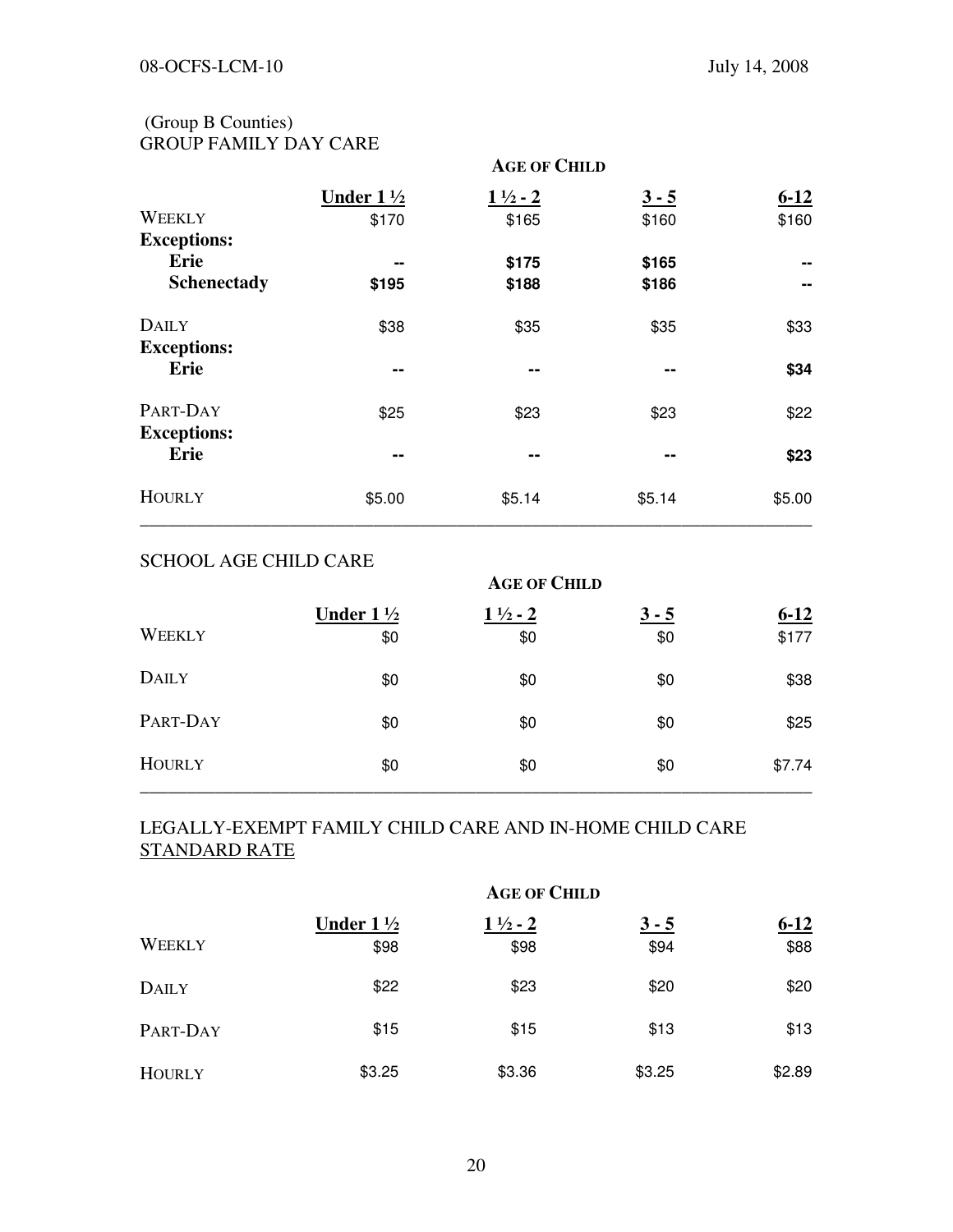#### (Group B Counties) LEGALLY-EXEMPT FAMILY CHILD CARE AND IN-HOME CHILD CARE ENHANCED RATE

| <b>AGE OF CHILD</b>  |                    |         |          |
|----------------------|--------------------|---------|----------|
| Under $1\frac{1}{2}$ | $1\frac{1}{2} - 2$ | $3 - 5$ | $6 - 12$ |
| \$113                | \$113              | \$109   | \$102    |
| \$26                 | \$26               | \$23    | \$23     |
| \$17                 | \$17               | \$15    | \$15     |
| \$3.75               | \$3.88             | \$3.75  | \$3.34   |
|                      |                    |         |          |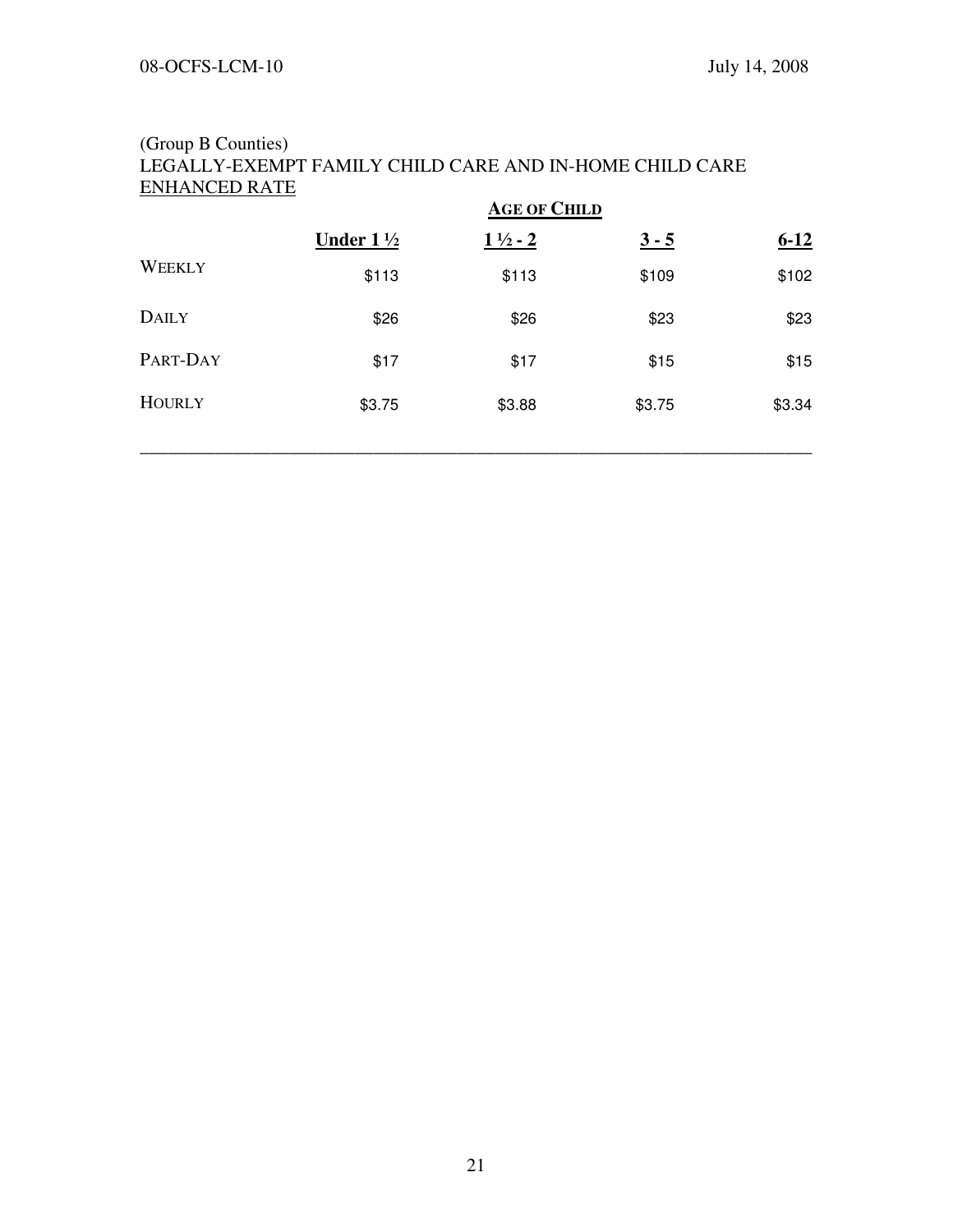#### GROUP C COUNTIES:

Allegany, Broome, Cattaraugus, Cayuga, Chautauqua, Chemung, Chenango, Clinton, Cortland, Delaware, Essex, Franklin, Fulton, Genesee, Greene, Hamilton, Herkimer, Jefferson, Lewis, Livingston, Madison, Montgomery, Niagara, Oneida, Orleans, Oswego, Otsego, Schoharie, Schuyler, Seneca, St. Lawrence, Steuben, Sullivan, Tioga, Washington, Wayne, Wyoming, and Yates

#### DAY CARE CENTER

|                                    | <b>AGE OF CHILD</b>           |                             |                  |                   |
|------------------------------------|-------------------------------|-----------------------------|------------------|-------------------|
| WEEKLY<br><b>Exceptions:</b>       | Under $1\frac{1}{2}$<br>\$171 | $1\frac{1}{2}$ - 2<br>\$165 | $3 - 5$<br>\$155 | $6 - 12$<br>\$136 |
| <b>Niagara</b>                     | --                            | --                          | --               | \$138             |
| <b>DAILY</b><br><b>Exceptions:</b> | \$40                          | \$37                        | \$34             | \$31              |
| <b>Broome</b>                      |                               | \$40                        | \$38             |                   |
| PART-DAY<br><b>Exceptions:</b>     | \$27                          | \$25                        | \$23             | \$21              |
| <b>Broome</b>                      | --                            | \$27                        | \$25             | $\sim$            |
| <b>HOURLY</b>                      | \$5.44                        | \$5.06                      | \$5.25           | \$5.23            |

#### REGISTERED FAMILY DAY CARE

|                    | <b>AGE OF CHILD</b>  |                    |         |          |
|--------------------|----------------------|--------------------|---------|----------|
|                    | Under $1\frac{1}{2}$ | $1\frac{1}{2} - 2$ | $3 - 5$ | $6 - 12$ |
| WEEKLY             | \$135                | \$130              | \$125   | \$125    |
| <b>Exceptions:</b> |                      |                    |         |          |
| <b>Clinton</b>     | --                   | --                 |         | \$135    |
| Oneida             |                      | --                 | \$130   | --       |
| <b>DAILY</b>       | \$31                 | \$31               | \$30    | \$30     |
| <b>Exceptions:</b> |                      |                    |         |          |
| <b>Clinton</b>     | --                   | --                 | --      | \$34     |
| <b>Sullivan</b>    | --                   | --                 | --      | \$31     |
| PART-DAY           | \$21                 | \$21               | \$20    | \$20     |
| <b>Exceptions:</b> |                      |                    |         |          |
| <b>Clinton</b>     | --                   | --                 | --      | \$23     |
| <b>Sullivan</b>    | --                   | --                 | --      | \$21     |
| <b>HOURLY</b>      | \$3.18               | \$3.00             | \$3.00  | \$3.00   |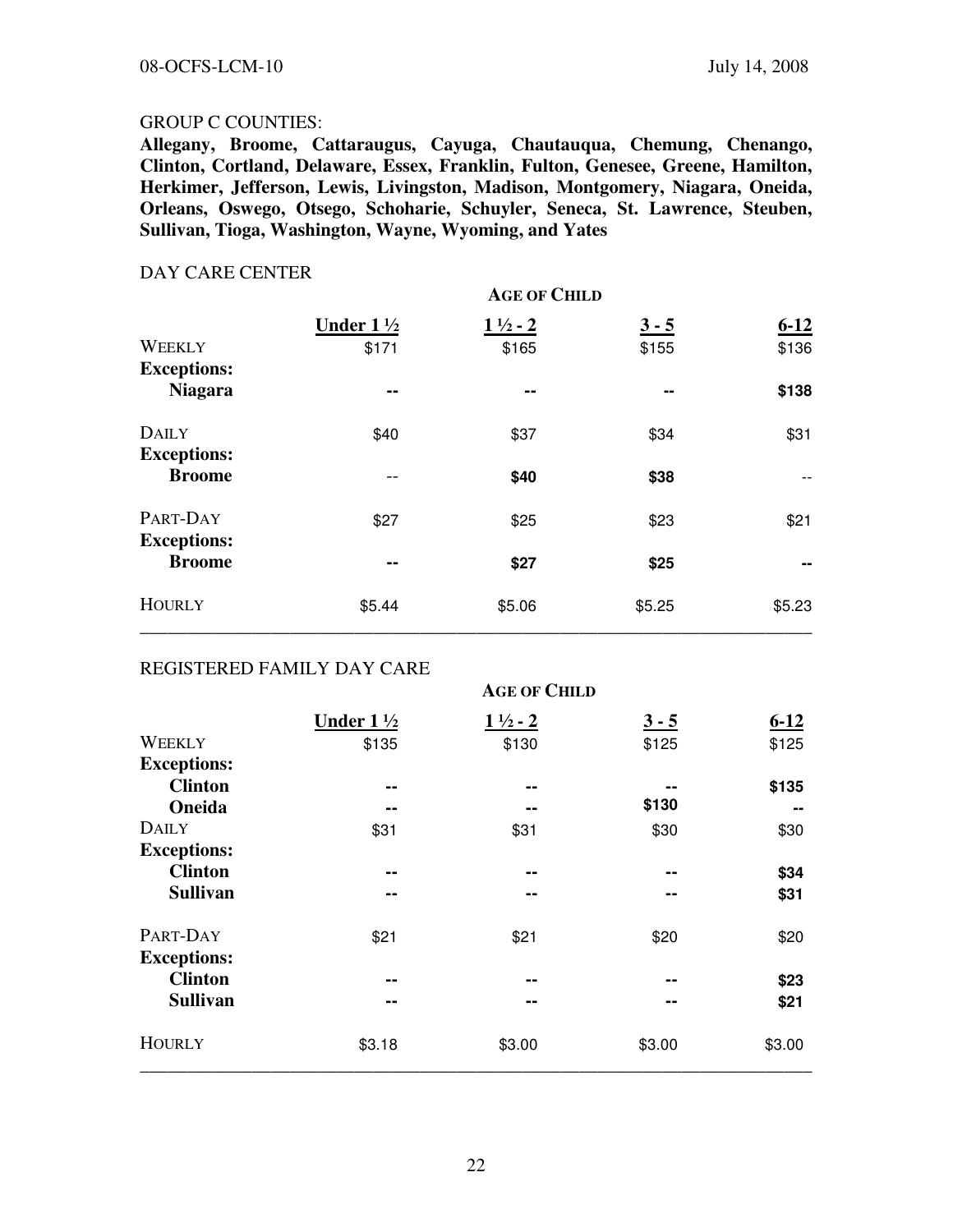## (Group C Counties) GROUP FAMILY DAY CARE

|                    | <b>AGE OF CHILD</b>  |                    |         |          |
|--------------------|----------------------|--------------------|---------|----------|
|                    | Under $1\frac{1}{2}$ | $1\frac{1}{2} - 2$ | $3 - 5$ | $6 - 12$ |
| <b>WEEKLY</b>      | \$140                | \$130              | \$126   | \$125    |
| <b>Exceptions:</b> |                      |                    |         |          |
| Oneida             | \$150                | \$150              | \$135   | --       |
| <b>Steuben</b>     | --                   | --                 | \$135   | \$138    |
| Washington         | --                   | --                 | \$145   | \$130    |
| <b>DAILY</b>       | \$34                 | \$33               | \$31    | \$30     |
| PART-DAY           | \$23                 | \$22               | \$21    | \$20     |
| <b>HOURLY</b>      | \$4.00               | \$4.00             | \$4.00  | \$4.00   |

## SCHOOL AGE CHILD CARE

|                                     |                             |                           | <b>AGE OF CHILD</b> |                   |
|-------------------------------------|-----------------------------|---------------------------|---------------------|-------------------|
| <b>WEEKLY</b><br><b>Exceptions:</b> | Under $1\frac{1}{2}$<br>\$0 | $1\frac{1}{2} - 2$<br>\$0 | $3 - 5$<br>\$0      | $6 - 12$<br>\$136 |
| <b>Niagara</b>                      | $\blacksquare$              | $- -$                     | --                  | \$138             |
| <b>DAILY</b>                        | \$0                         | \$0                       | \$0                 | \$31              |
| PART-DAY                            | \$0                         | \$0                       | \$0                 | \$21              |
| <b>HOURLY</b>                       | \$0                         | \$0                       | \$0                 | \$5.23            |

## LEGALLY-EXEMPT FAMILY CHILD CARE AND IN-HOME CHILD CARE STANDARD RATE

|               | <b>AGE OF CHILD</b>  |                    |         |          |
|---------------|----------------------|--------------------|---------|----------|
|               | Under $1\frac{1}{2}$ | $1\frac{1}{2} - 2$ | $3 - 5$ | $6 - 12$ |
| <b>WEEKLY</b> | \$88                 | \$85               | \$81    | \$81     |
| <b>DAILY</b>  | \$20                 | \$20               | \$20    | \$20     |
| PART-DAY      | \$13                 | \$13               | \$13    | \$13     |
| <b>HOURLY</b> | \$2.07               | \$1.95             | \$1.95  | \$1.95   |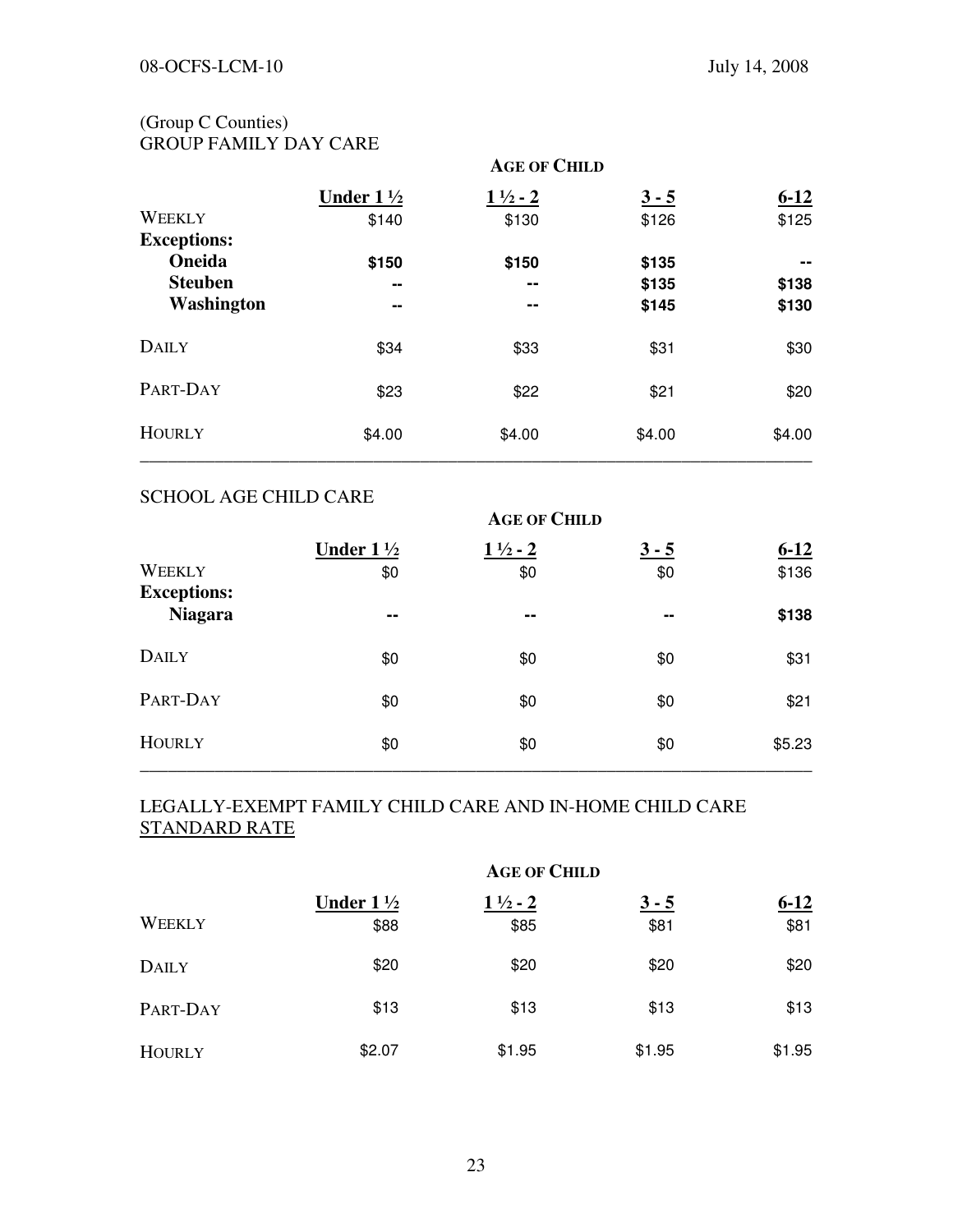## (Group C Counties) LEGALLY-EXEMPT FAMILY CHILD CARE AND IN-HOME CHILD CARE ENHANCED RATE

|               | <b>AGE OF CHILD</b>         |                    |         |          |
|---------------|-----------------------------|--------------------|---------|----------|
|               | <b>Under</b> $1\frac{1}{2}$ | $1\frac{1}{2} - 2$ | $3 - 5$ | $6 - 12$ |
| WEEKLY        | \$101                       | \$98               | \$94    | \$94     |
| <b>DAILY</b>  | \$23                        | \$23               | \$23    | \$23     |
| PART-DAY      | \$15                        | \$15               | \$15    | \$15     |
| <b>HOURLY</b> | \$2.39                      | \$2.25             | \$2.25  | \$2.25   |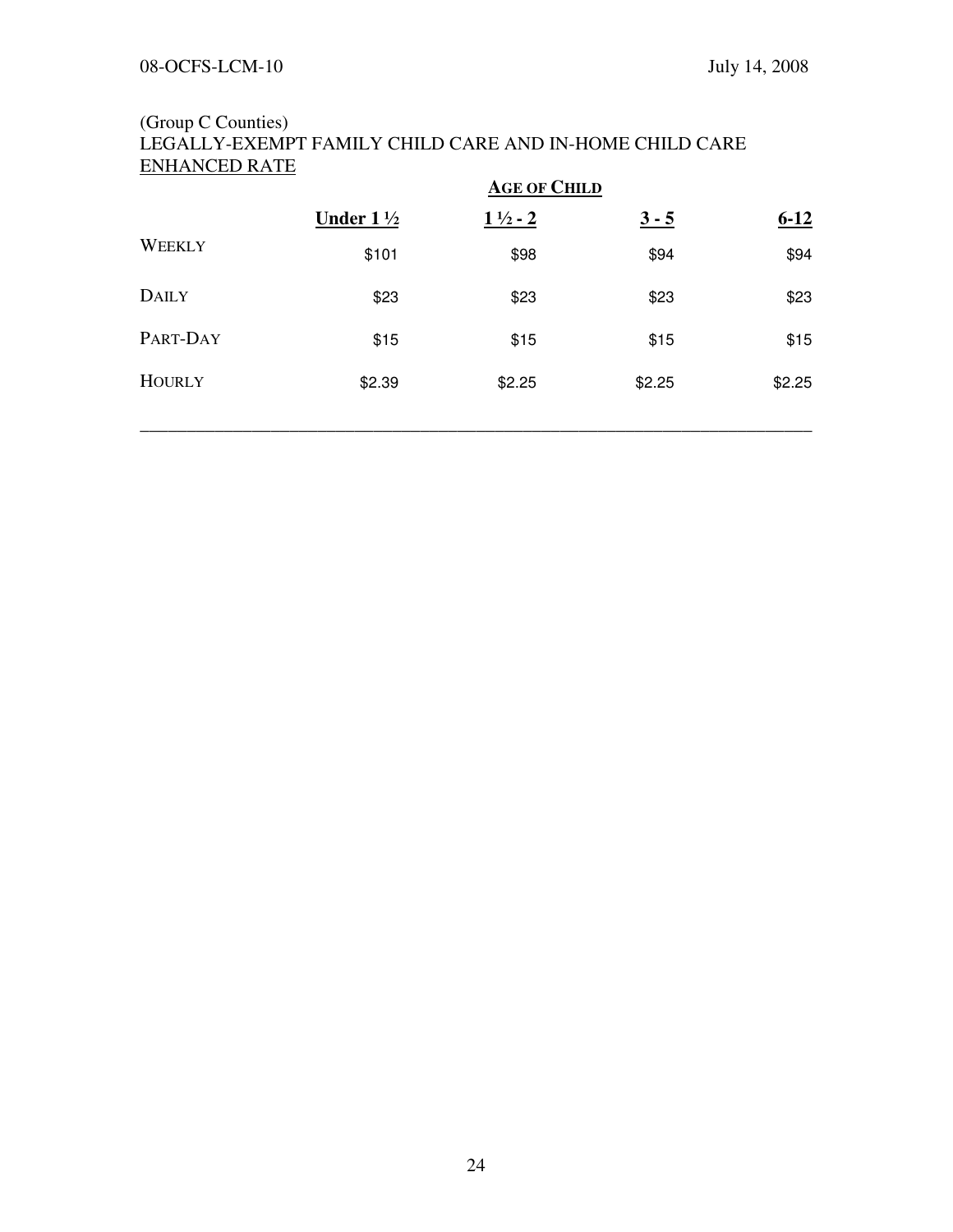# GROUP D COUNTIES: Albany, Dutchess, Orange, and Ulster

# DAY CARE CENTER

|                                     | <b>AGE OF CHILD</b>  |                    |         |          |
|-------------------------------------|----------------------|--------------------|---------|----------|
|                                     | Under $1\frac{1}{2}$ | $1\frac{1}{2}$ - 2 | $3 - 5$ | $6 - 12$ |
| <b>WEEKLY</b>                       | \$227                | \$210              | \$195   | \$185    |
| <b>Exceptions:</b>                  |                      |                    |         |          |
| <b>Dutchess</b>                     | \$250                | \$225              | \$197   | \$223    |
| Orange                              | --                   | \$220              | --      | --       |
| <b>DAILY</b>                        | \$51                 | \$47               | \$44    | \$44     |
| <b>Exceptions:</b>                  |                      |                    |         |          |
| <b>Albany</b>                       | --                   | \$50               | \$45    | --       |
| PART-DAY                            | \$34                 | \$31               | \$29    | \$29     |
| <b>Exceptions:</b><br><b>Albany</b> | --                   | \$33               | \$30    | --       |
| <b>HOURLY</b>                       | \$7.75               | \$7.46             | \$7.24  | \$7.34   |

# REGISTERED FAMILY DAY CARE

| <b>AGE OF CHILD</b>  |                    |         |          |  |
|----------------------|--------------------|---------|----------|--|
| Under $1\frac{1}{2}$ | $1\frac{1}{2} - 2$ | $3 - 5$ | $6 - 12$ |  |
| \$191                | \$185              | \$175   | \$175    |  |
|                      |                    |         |          |  |
| --                   | --                 | --      | \$180    |  |
| \$200                | \$200              | \$200   | \$200    |  |
| \$44                 | \$41               | \$38    | \$38     |  |
|                      |                    |         |          |  |
| --                   | \$45               | \$44    | \$45     |  |
| --                   | --                 | \$40    | \$44     |  |
| \$29                 | \$27               | \$25    | \$25     |  |
|                      |                    |         |          |  |
| --                   | \$30               | \$29    | \$30     |  |
| --                   | --                 | \$27    | \$29     |  |
| \$7.00               | \$6.00             | \$6.00  | \$6.10   |  |
|                      |                    |         |          |  |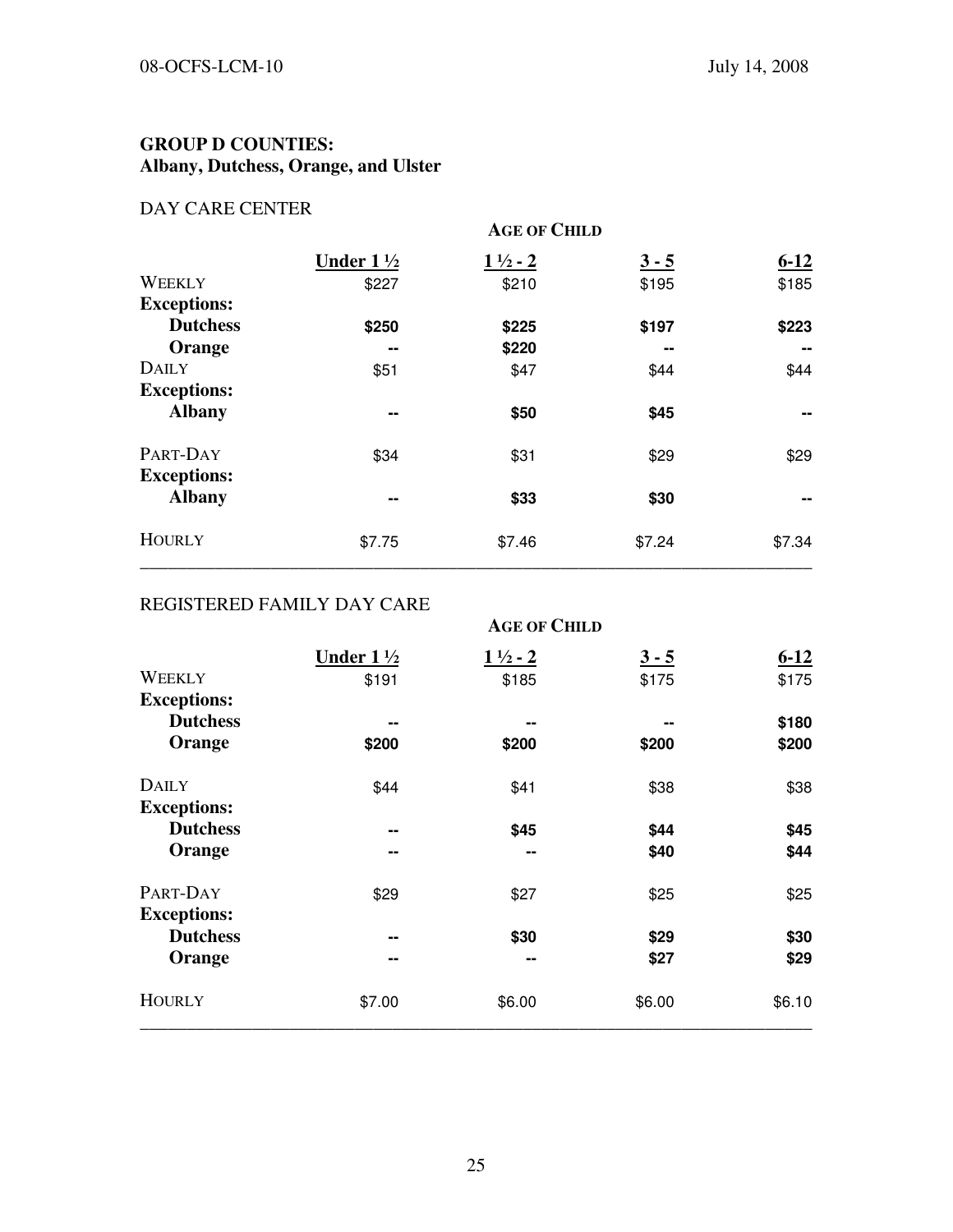## (Group D Counties) GROUP FAMILY DAY CARE

|                    | <b>AGE OF CHILD</b>  |                    |         |          |
|--------------------|----------------------|--------------------|---------|----------|
|                    | Under $1\frac{1}{2}$ | $1\frac{1}{2}$ - 2 | $3 - 5$ | $6 - 12$ |
| WEEKLY             | \$200                | \$194              | \$180   | \$178    |
| <b>Exceptions:</b> |                      |                    |         |          |
| Orange             | \$225                | --                 | --      | \$189    |
| <b>DAILY</b>       | \$45                 | \$45               | \$43    | \$40     |
| <b>Exceptions:</b> |                      |                    |         |          |
| Orange             | \$54                 | --                 | \$45    | \$44     |
| PART-DAY           | \$30                 | \$30               | \$29    | \$27     |
| <b>Exceptions:</b> |                      |                    |         |          |
| Orange             | \$36                 | --                 | \$30    | \$29     |
| <b>HOURLY</b>      | \$7.50               | \$7.00             | \$7.00  | \$7.00   |

# SCHOOL AGE CHILD CARE

|                                     | <b>AGE OF CHILD</b>         |                           |                |                   |
|-------------------------------------|-----------------------------|---------------------------|----------------|-------------------|
| <b>WEEKLY</b><br><b>Exceptions:</b> | Under $1\frac{1}{2}$<br>\$0 | $1\frac{1}{2} - 2$<br>\$0 | $3 - 5$<br>\$0 | $6 - 12$<br>\$185 |
| <b>Dutchess</b>                     | --                          | $\overline{\phantom{a}}$  | --             | \$223             |
| <b>DAILY</b>                        | \$0                         | \$0                       | \$0            | \$44              |
| PART-DAY                            | \$0                         | \$0                       | \$0            | \$29              |
| <b>HOURLY</b>                       | \$0                         | \$0                       | \$0            | \$7.34            |

# LEGALLY-EXEMPT FAMILY CHILD CARE AND IN-HOME CHILD CARE STANDARD RATE

|               |                               | <b>AGE OF CHILD</b>         |                  |                   |
|---------------|-------------------------------|-----------------------------|------------------|-------------------|
| <b>WEEKLY</b> | Under $1\frac{1}{2}$<br>\$124 | $1\frac{1}{2} - 2$<br>\$120 | $3 - 5$<br>\$114 | $6 - 12$<br>\$114 |
| <b>DAILY</b>  | \$29                          | \$27                        | \$25             | \$25              |
| PART-DAY      | \$19                          | \$18                        | \$17             | \$17              |
| <b>HOURLY</b> | \$4.55                        | \$3.90                      | \$3.90           | \$3.98            |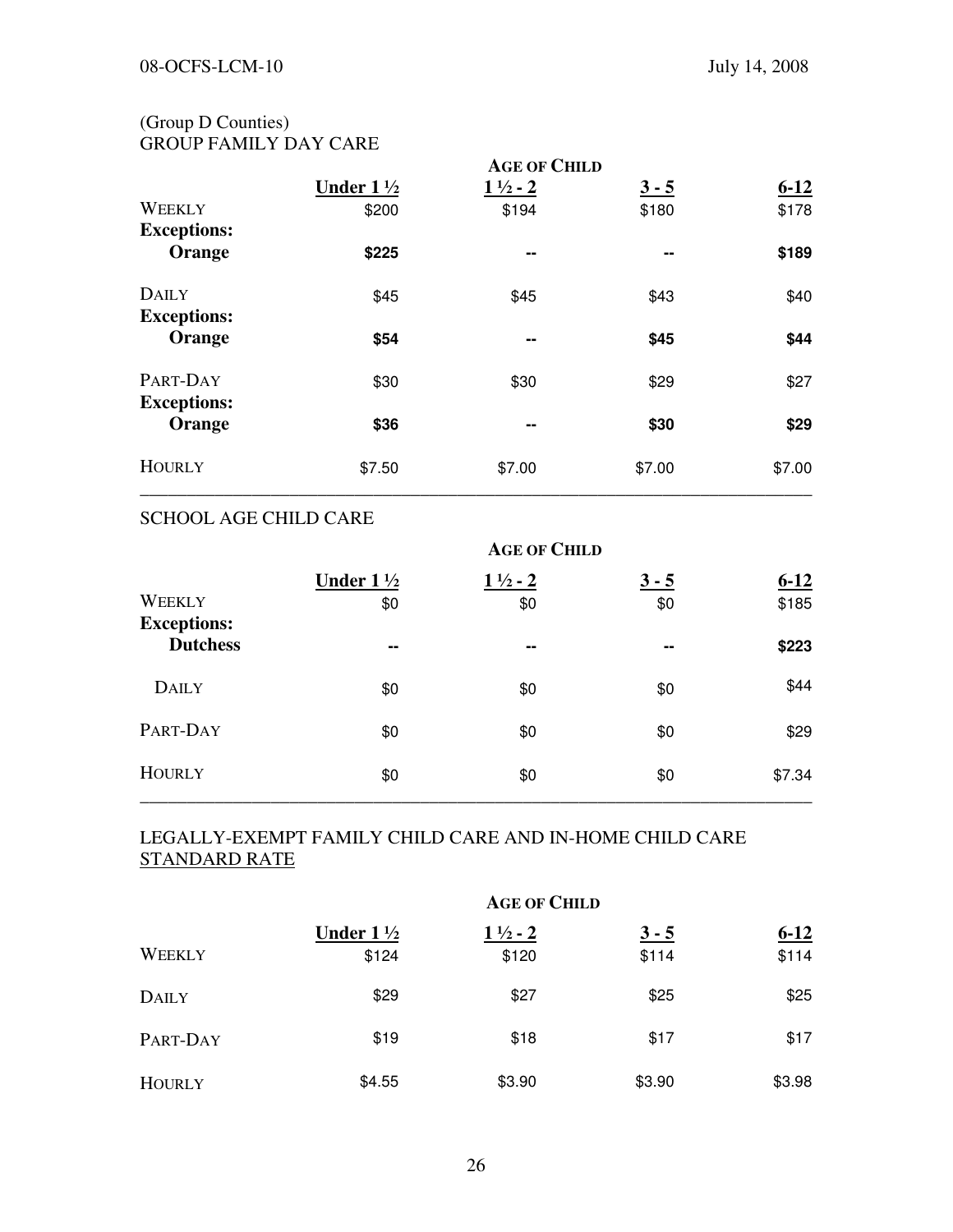## (Group D Counties) LEGALLY-EXEMPT FAMILY CHILD CARE AND IN-HOME CHILD CARE ENHANCED RATE

|               | <b>AGE OF CHILD</b>  |                    |         |          |
|---------------|----------------------|--------------------|---------|----------|
|               | Under $1\frac{1}{2}$ | $1\frac{1}{2} - 2$ | $3 - 5$ | $6 - 12$ |
| WEEKLY        | \$143                | \$139              | \$131   | \$131    |
| <b>DAILY</b>  | \$33                 | \$31               | \$29    | \$29     |
| PART-DAY      | \$22                 | \$21               | \$19    | \$19     |
| <b>HOURLY</b> | \$5.25               | \$4.50             | \$4.50  | \$4.59   |
|               |                      |                    |         |          |

\_\_\_\_\_\_\_\_\_\_\_\_\_\_\_\_\_\_\_\_\_\_\_\_\_\_\_\_\_\_\_\_\_\_\_\_\_\_\_\_\_\_\_\_\_\_\_\_\_\_\_\_\_\_\_\_\_\_\_\_\_\_\_\_\_\_\_\_\_\_\_\_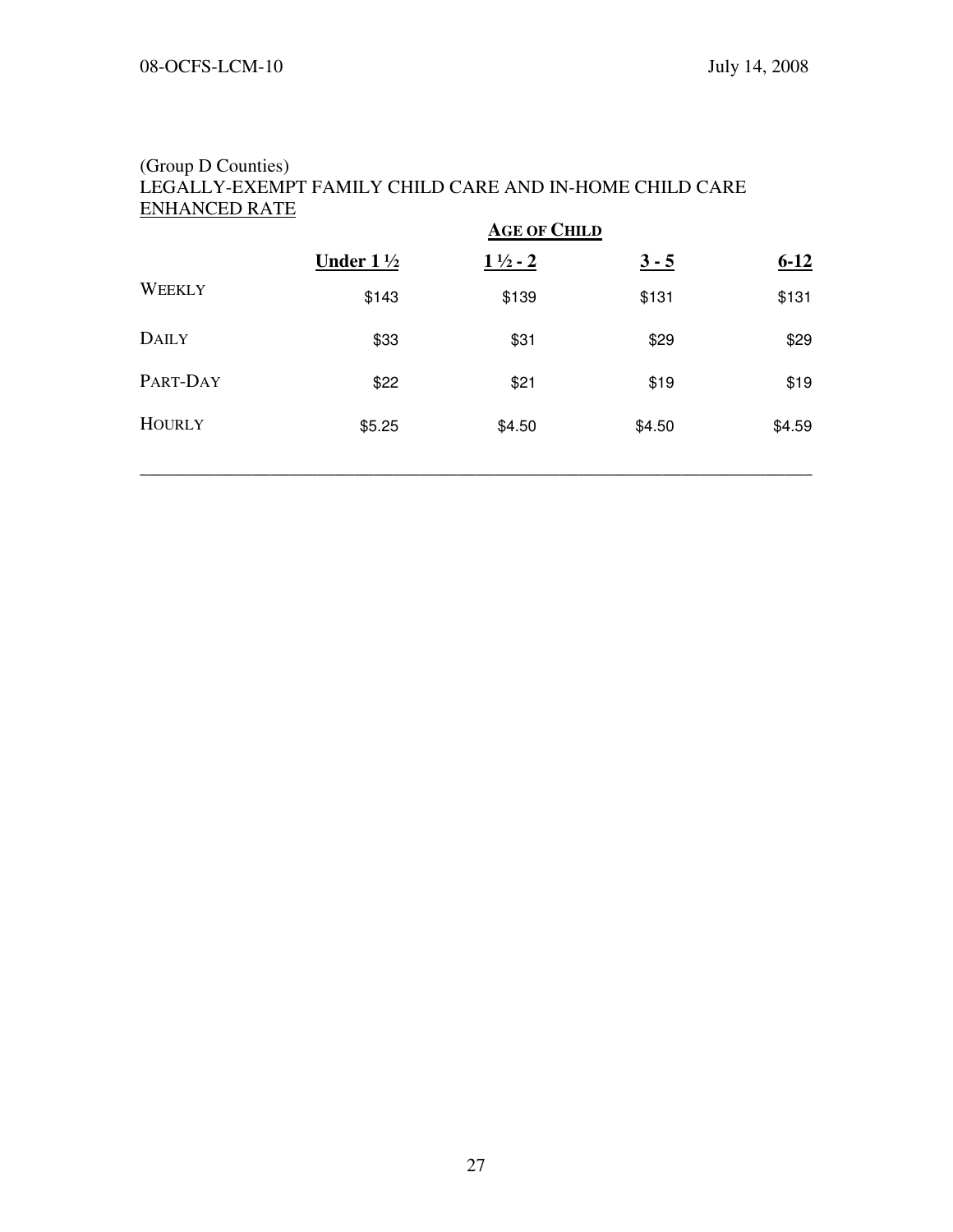## GROUP E COUNTIES: Bronx, Kings, New York, Queens, and Richmond

# DAY CARE CENTER

|               | <b>AGE OF CHILD</b>           |                             |                  |                   |
|---------------|-------------------------------|-----------------------------|------------------|-------------------|
| WEEKLY        | Under $1\frac{1}{2}$<br>\$370 | $1\frac{1}{2}$ - 2<br>\$255 | $3 - 5$<br>\$224 | $6 - 12$<br>\$185 |
| <b>DAILY</b>  | \$67                          | \$67                        | \$50             | \$50              |
| PART-DAY      | \$45                          | \$45                        | \$33             | \$33              |
| <b>HOURLY</b> | \$17.64                       | \$17.00                     | \$16.21          | \$12.18           |

## REGISTERED FAMILY DAY CARE

|               | <b>AGE OF CHILD</b>           |                             |                  |                   |
|---------------|-------------------------------|-----------------------------|------------------|-------------------|
| WEEKLY        | Under $1\frac{1}{2}$<br>\$160 | $1\frac{1}{2}$ - 2<br>\$150 | $3 - 5$<br>\$150 | $6 - 12$<br>\$141 |
| <b>DAILY</b>  | \$36                          | \$39                        | \$35             | \$31              |
| PART-DAY      | \$24                          | \$26                        | \$23             | \$21              |
| <b>HOURLY</b> | \$16.00                       | \$11.11                     | \$13.20          | \$13.06           |

## GROUP FAMILY DAY CARE

|               | <b>AGE OF CHILD</b>           |                             |                  |                   |
|---------------|-------------------------------|-----------------------------|------------------|-------------------|
| WEEKLY        | Under $1\frac{1}{2}$<br>\$175 | $1\frac{1}{2} - 2$<br>\$175 | $3 - 5$<br>\$160 | $6 - 12$<br>\$150 |
| <b>DAILY</b>  | \$38                          | \$38                        | \$36             | \$35              |
| PART-DAY      | \$25                          | \$25                        | \$24             | \$23              |
| <b>HOURLY</b> | \$16.41                       | \$15.17                     | \$11.73          | \$17.14           |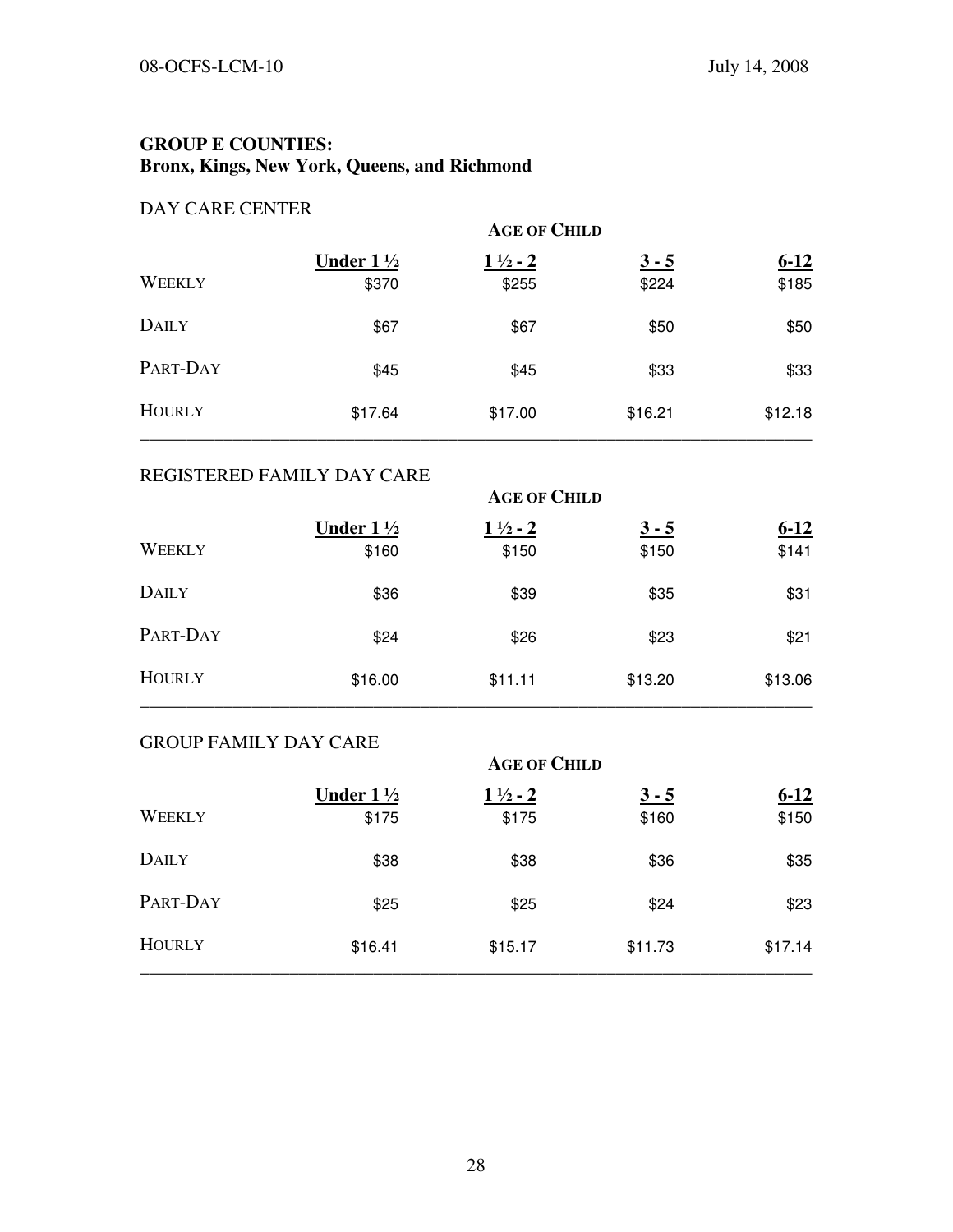# (Group E Counties) SCHOOL AGE CHILD CARE

|               | <b>AGE OF CHILD</b>         |                           |                |                   |
|---------------|-----------------------------|---------------------------|----------------|-------------------|
| <b>WEEKLY</b> | Under $1\frac{1}{2}$<br>\$0 | $1\frac{1}{2} - 2$<br>\$0 | $3 - 5$<br>\$0 | $6 - 12$<br>\$185 |
| <b>DAILY</b>  | \$0                         | \$0                       | \$0            | \$50              |
| PART-DAY      | \$0                         | \$0                       | \$0            | \$33              |
| <b>HOURLY</b> | \$0                         | \$0                       | \$0            | \$12.18           |

# LEGALLY-EXEMPT FAMILY CHILD CARE AND IN-HOME CHILD CARE STANDARD RATE

|               |                               | <b>AGE OF CHILD</b>        |                 |                  |
|---------------|-------------------------------|----------------------------|-----------------|------------------|
| WEEKLY        | Under $1\frac{1}{2}$<br>\$104 | $1\frac{1}{2} - 2$<br>\$98 | $3 - 5$<br>\$98 | $6 - 12$<br>\$92 |
| <b>DAILY</b>  | \$23                          | \$25                       | \$23            | \$20             |
| PART-DAY      | \$15                          | \$17                       | \$15            | \$13             |
| <b>HOURLY</b> | \$10.40                       | \$7.22                     | \$8.58          | \$8.49           |

## LEGALLY-EXEMPT FAMILY CHILD CARE AND IN-HOME CHILD CARE ENHANCED RATE

|               | <b>AGE OF CHILD</b>  |                    |         |          |
|---------------|----------------------|--------------------|---------|----------|
|               | Under $1\frac{1}{2}$ | $1\frac{1}{2} - 2$ | $3 - 5$ | $6 - 12$ |
| <b>WEEKLY</b> | \$120                | \$113              | \$113   | \$106    |
| <b>DAILY</b>  | \$27                 | \$29               | \$26    | \$23     |
| PART-DAY      | \$18                 | \$19               | \$17    | \$15     |
| <b>HOURLY</b> | \$12.00              | \$8.33             | \$9.90  | \$9.80   |